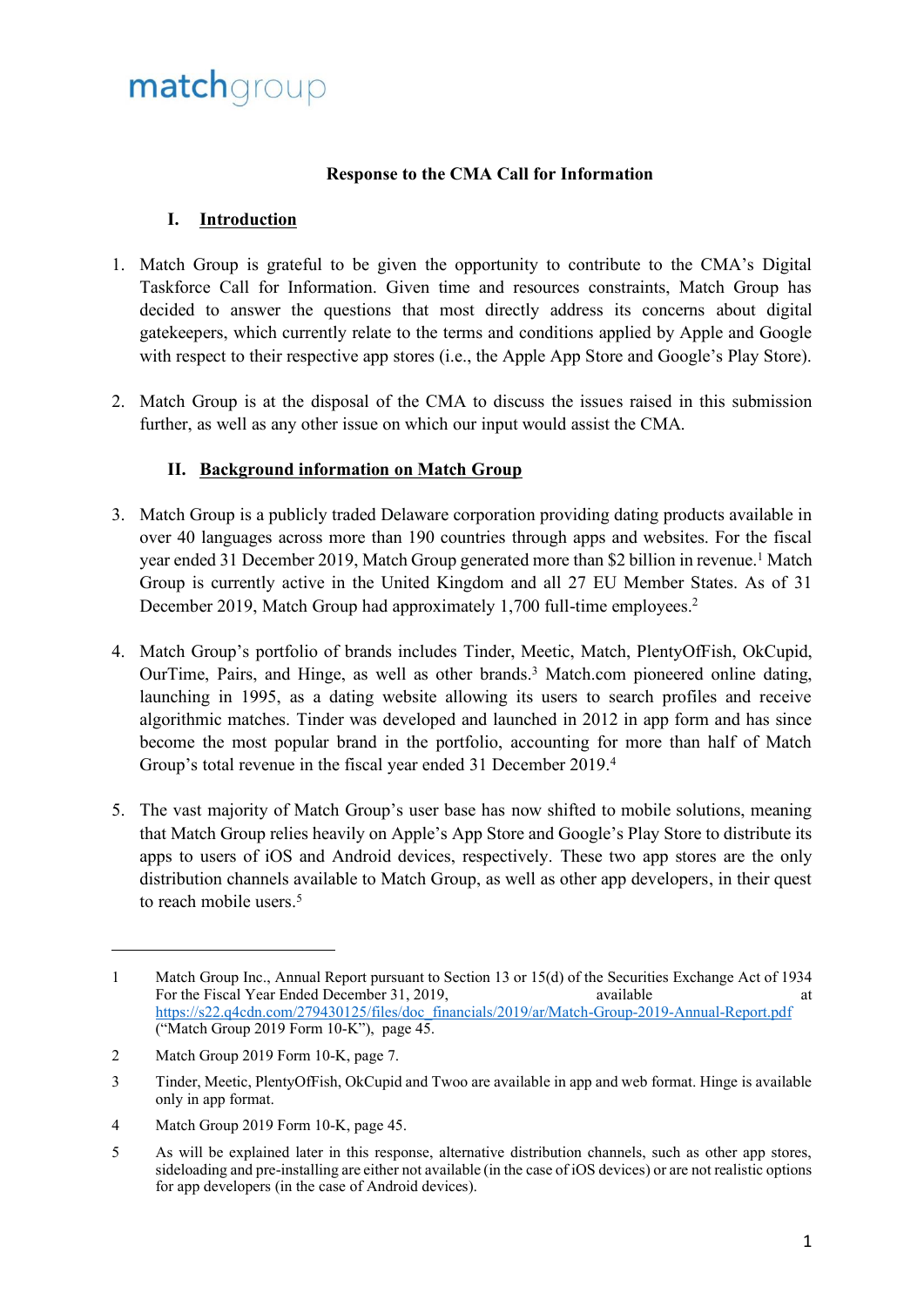### **III. Responses to questions**

6. Match Group will hereafter respond to questions numbers 1, 5, 6 and 8 of this Call for Information. These questions allow us to inform the CMA about our views on the appropriate criteria to use when assessing whether a firm has "Strategic Market Status" (and why Apple should have that status), as well as the anticompetitive effects that can arise from the exercise of market power by platforms (namely Google and Apple, which operate the two app stores providing access to almost all mobile users) in the context of app stores, to present the objectives and principles that should be enshrined in the code of conduct, and to reflect on the appropriate remedies.

### **Question 1: "What are the appropriate criteria to use when assessing whether a firm has Strategic Market Status (SMS) and why?"**

- 7. A variety of criteria could be used to assess whether a given platform has SMS status. For instance, at Section 6.30 of its Interim Report, the CMA observed that "Its initial view is that the following criteria provide a useful starting point for assessing whether a digital platform should be considered to have SMS and hence be subject to the code of conduct:
	- the platform has enduring market power over a relevant market;
	- the platform acts as an important gateway for businesses to access a significant portion of consumers; and
	- businesses depend on the platform to access users on 'other' side of the market."
- 8. We believe that the above cumulative criteria work well, although they could be enriched by other elements. For instance, in its response to the EU consultation on the Digital Services Act package, Match Group proposed to define "digital gatekeepers" as a platform that meets the following cumulative conditions:
	- (a) It has enduring market power over a relevant market across a significant part of the EU internal market;
	- (b) It has bottleneck power over both businesses and consumers, in that it acts as an important gateway for businesses to access a significant portion of consumers which primarily singlehome; and
	- (c) It leverages, or is able to leverage, its market power over a relevant market to adjacent markets on which it competes with other businesses that need access to the platform.
- 9. There is no question that Google and Facebook would under any of the definition proposed above. But it is also clear that Apple should fall within these definitions and be considered as having "Strategic Market Status" at least as far as its App Store is concerned. While Match Group will elaborate on these aspects further below, it is indeed clear that when it comes to the distribution of apps to iOS users:
	- Apple has enduring market power (as there are no alternative to the App Store for an app developers to reach iOS users);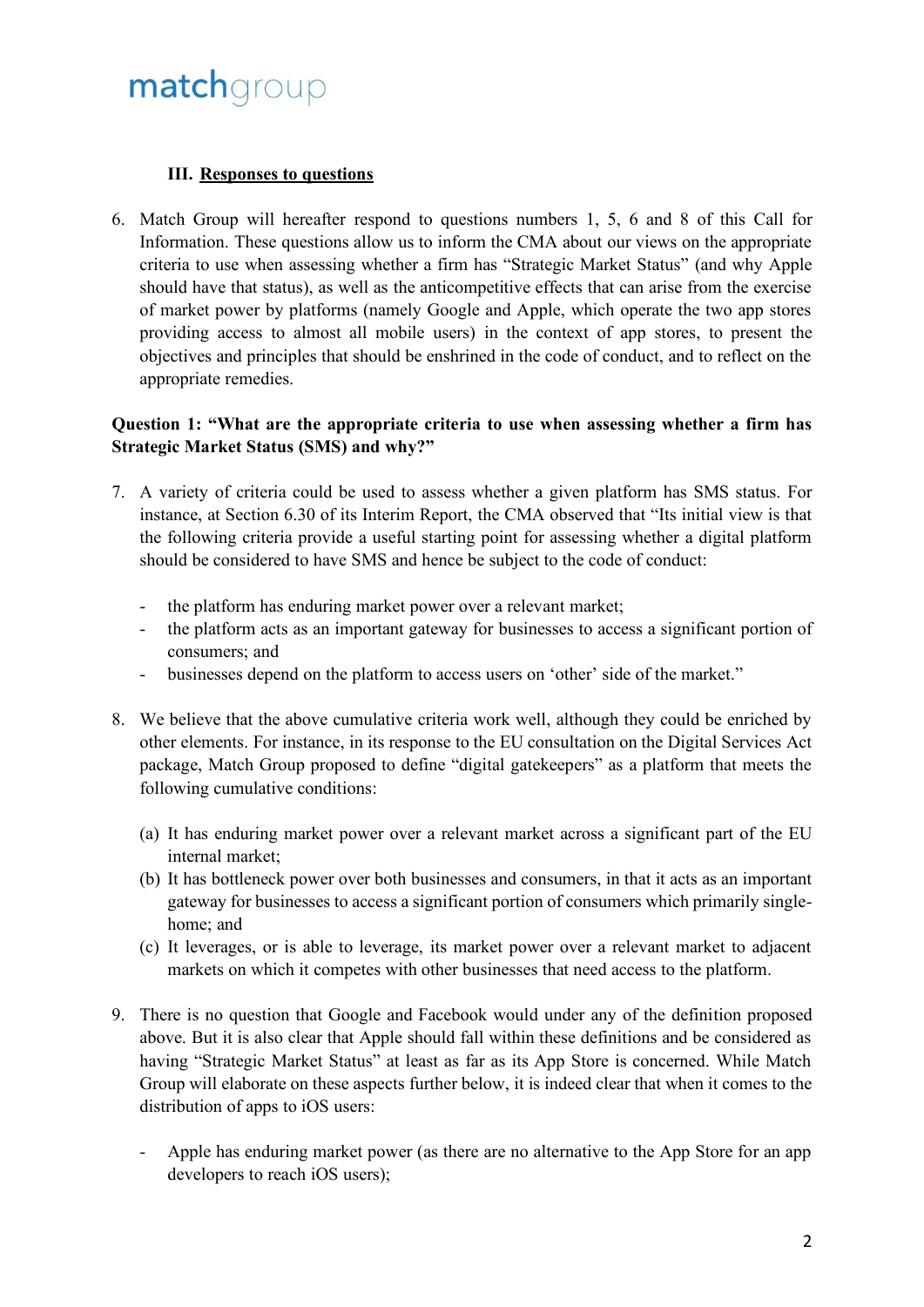- The App Store is "an important gateway for businesses to access a significant portion of consumers" as it is the only way to reach iOS users who represent almost half of the Match Group users and the most profitable segment of such users. There is no way that apps like Tinder could limit themselves to Android device users. To be commercially viable, a dating app needs to access both the iOS and Android user base;
- iOS device users do not multi-home;
- As illustrated by the Spotify investigation of the European Commission, Apple is leveraging its control of the App Store to promote on its own apps to the detriment of competing apps; and
- Match Group shows in response to Question 5 that Apple has also used its control of the App Store to impose unfair trading terms to app developers.
- 10. Thus, while the CMA Market study has focused on Google and Facebook, we believe that the Digital Taskforce should pay attention to the Apple App Store. There is no question in our view that Apple has Strategic Market Status with respect to the distribution of apps to iOS users.

### **Question 5: "***What are the anti-competitive effects that can arise from the exercise of market power by digital platforms, in particular those platforms not considered by the market study?***"**

- 11. The market power held by Apple and Google due to their pivotal role in app distribution gives rise to anticompetitive effects to the detriment of app developers, end-users and innovation.
- 12. Before analyzing the anti-competitive effects that can arise from the exercise of market power by Apple and Google, operating the Apple App Store and Google Play Store respectively (Subsection 2), Match Group provides a brief presentation of the app ecosystem (Sub-section 1), explaining that Apple and Google act as gatekeepers between app developers and mobile users.

#### 1. The app ecosystem

- 13. Google's Android and Apple's iOS are the most popular operating systems (OS) for smart mobile devices in Europe, with over 99.5% of all smartphones running one of these two OS's as of June 2020.<sup>6</sup> While Google licenses Android to a number of Original Equipment Manufacturers ("OEMs"), e.g. Samsung or LG, Apple's system is "closed", meaning that Apple's OS is only available on iPhone devices, which are manufactured by Apple, and Apple only allows its iPhones to operate on iOS.
- 14. Both Apple and Google operate app stores, i.e. virtual marketplaces where smartphone users may search for and download apps offered by app developers, namely the Apple App Store and the Google Play Store, respectively. In these app stores, both own apps and third-party apps are

<sup>6</sup> See [https://gs.statcounter.com/os-market-share/mobile/europe.](https://gs.statcounter.com/os-market-share/mobile/europe)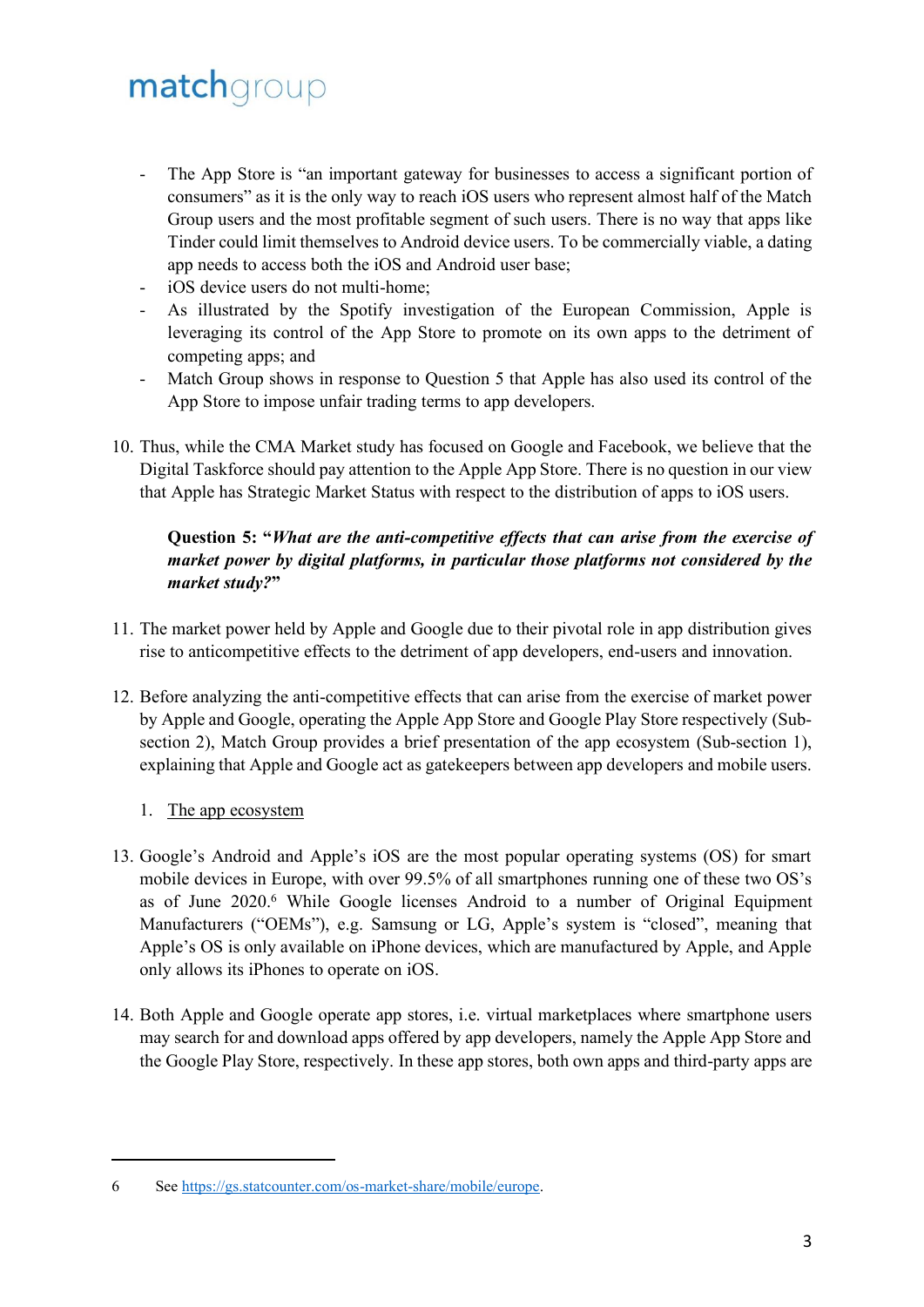offered. At the time of writing, there are 2.2 million apps available for download on the Apple App Store, and 2.9 million apps on the Google Play Store.<sup>7</sup>

- 15. These two app stores are indispensable trading partners for app developers, as they control access to billions of mobile users, and they practically represent the only way for app developers to reach their user base. While in theory alternative distribution channels are at the disposal of app developers, namely sideloading or pre-installing, as well as other app stores, in practice these options are either unavailable (in the case of iOS devices) or of limited use due to the technical complexities and difficulties of doing so (in the case of Android devices).<sup>8</sup>
- 16. The Apple App Store is the only way for app developers to reach iOS users. It is pre-installed on every iPhone device and it is the only permitted app store for iOS – any use of an alternative app store on an Apple device is deemed a violation of Apple's terms of use. Put simply, if an app developer wants their app to be available to iOS users, they have to place it on the Apple App Store. Android devices also come pre-installed with the Google Play Store, Google's own app store. While Android users may access alternative app stores, such as Samsung Galaxy Apps, Aptoide or Amazon App Store, these app stores are rarely used by consumers.<sup>9</sup> Moreover, these alternative app stores suffer from limitations compared to the Google Play Store, as for example, they cannot be updated automatically.<sup>10</sup>
- 17. Not only are alternative app stores unavailable to (or unpopular with and impracticable to) mobile users, but app developers cannot avoid app stores altogether and distribute their apps through sideloading or pre-installing.
- 18. Pre-installing (also known as pre-loading) is the practice of pre-loading certain apps on the smartphone before it is offered for sale to consumers. Usually, this is done through deals with either the OEM or the mobile carrier. This practice does not constitute an alternative distribution channel for app developers. On iOS devices, pre-installing is limited to Apple's own apps.<sup>11</sup> Android devices can come pre-installed with not only Google but also third-party

- 9 ACM Market Study, page 50.
- 10 ACM Market Study, page 5.

<sup>7</sup> See Ian Blair, "Mobile App Download and Usage Statistics (2020)", *Buildfire*, available at [https://buildfire.com/app-statistics/;](https://buildfire.com/app-statistics/) "Number of available applications in the Google Play Store from December 2009 to June 2020), available at [https://www.statista.com/statistics/266210/number-of](https://www.statista.com/statistics/266210/number-of-available-applications-in-the-google-play-store/)[available-applications-in-the-google-play-store/,](https://www.statista.com/statistics/266210/number-of-available-applications-in-the-google-play-store/) last accessed on 22 July 2020.

<sup>8</sup> It must also be pointed out that browser or web-apps cannot be considered a realistic alternative to apps, thus offering an opportunity to developers to avoid the app stores altogether. Not only is their functionality and usability limited compared with native apps (i.e. apps that are developed for use on a particular operating system), but also there is no central distribution point where consumers can search for web-apps, thus creating discoverability issues. See Autoriteit Consument & Markt, "Market Study into mobile app stores", 11 April 2019, available at [https://www.acm.nl/sites/default/files/documents/market-study-into](https://www.acm.nl/sites/default/files/documents/market-study-into-mobile-app-stores.pdf)[mobile-app-stores.pdf](https://www.acm.nl/sites/default/files/documents/market-study-into-mobile-app-stores.pdf) (the "ACM Market Study"), pages 42-44.

<sup>11</sup> One exception was Google Maps, that was pre-installed on iPhone devices. However, when iPhone 6 was launched in 2012, Google Maps was replaced by Apple Maps. See L. June, "Apple replaces Google Maps with its own maps, turn-by-turn navigation and traffic info", *The Verge*, 11 June 2012, available at [https://www.theverge.com/2012/6/11/3076745/apple-maps-google-maps-replacement.](https://www.theverge.com/2012/6/11/3076745/apple-maps-google-maps-replacement)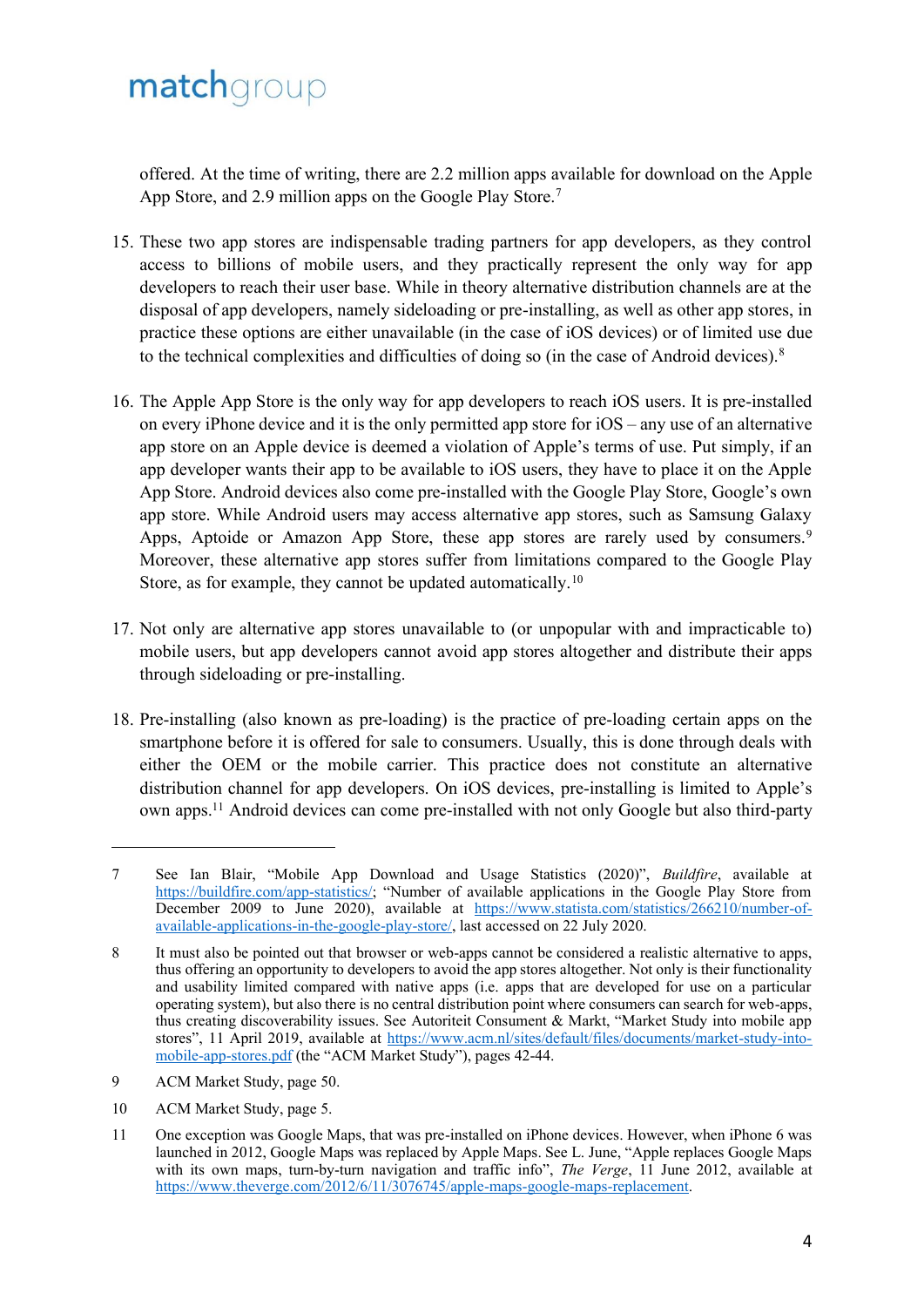apps.<sup>12</sup> However, pre-installing on Android devices is typically reserved for "a select few" – entities with established brands (e.g. Facebook) and which are able to pay the high fee of having their app pre-installed.<sup>13</sup> It is also worth noting that Apple and Google can use pre-installing to grant a competitive advantage to their proprietary apps. Due to what the European Commission has identified as a "*status quo* bias", by pre-installing their proprietary apps, Apple and Google ensure that users are more likely to stick to these apps instead of downloading and using competing apps from the app stores.<sup>14</sup>

- 19. Sideloading is the practice of installing an app on a smartphone without using the official distribution channel – i.e. the app store. On iOS devices, sideloading may only be performed by "highly-skilled hackers or teams of hackers" (in the case of jailbreaking) or tech-savvy users that open first a developer account and go through a lengthy and complex technical process.<sup>15</sup> On Android devices, sideloading is not considered a violation of Google's terms of use, but it is nothing more than a mere theoretical possibility for the overwhelming majority of app developers, due to significant technical burdens associated with it. For example, the app developer must create its own update regimes, as well as develop its own download platform and host the app – functions that would be performed within Google Play Store if the apps were not sideloaded.<sup>16</sup>
- 20. Thus, app developers are heavily dependent on Apple's and Google's app stores to reach users and run a profitable business. In fact, developers have to be present on both these app stores to reach 99% of all smartphone users, as providing their app only to a single ecosystem – Android or iOS – would result in them missing out on an entire market given users generally singlehome, only using iOS or Android.<sup>17</sup>

<sup>12</sup> Note that before the *Google Android* case, Google only granted a license for the Play Store on the condition that the hardware manufacturer would also install the Google Search app and Google Chrome. See Commission Decision of 18 July 2018, AT.40099 – *Google Android*, C(2018) 4761 final. The Commission found that this practice constituted a form of illegal tying, given that Google was dominant on the market for app stores for the Android OS.

<sup>13</sup> See ACM Market Study, page 50.

<sup>14</sup> See on the status quo bias due to pre-installation, Commission press release, "Antitrust: Commission fines Google €4.34 billion for illegal practices regarding Android mobile devices to strengthen dominance of Google's search engine", 18 July 2018, available at [https://ec.europa.eu/commission/presscorner/detail/en/IP\\_18\\_4581.](https://ec.europa.eu/commission/presscorner/detail/en/IP_18_4581)

<sup>15</sup> ACM Market Study, pages 45-46. Apple also allows developers to offer apps for internal use by employees of their companies under the Apple Developer Enterprise Program. Google, Facebook and developers of apps with adult content used this exception to bypass the Apple App Store and distribute their apps on iOS. When Apple found out about this practice, it banned the apps and revoked the license under the Apple Developer Enterprise Program.

<sup>16</sup> For an analysis of the technical difficulties surrounding sideloading on Android, see ACM Market Study, pages 46-48.

<sup>17</sup> ACM Market Study, page 52. This is because most consumers only use either an Apple device or an Android device. Thus, if app developers were to only offer their app either on Android or on iOS, they would miss out on a very important part of their potential audience. In particular, apps like Tinder, whose success relies on its ability to attract a large number of users and activate network effects, cannot afford to only be available in one app store, as doing so would significantly limit the probability of building a large user base. Put simply, if Tinder is available in both ecosystems, a dater who owns an iPhone will be equally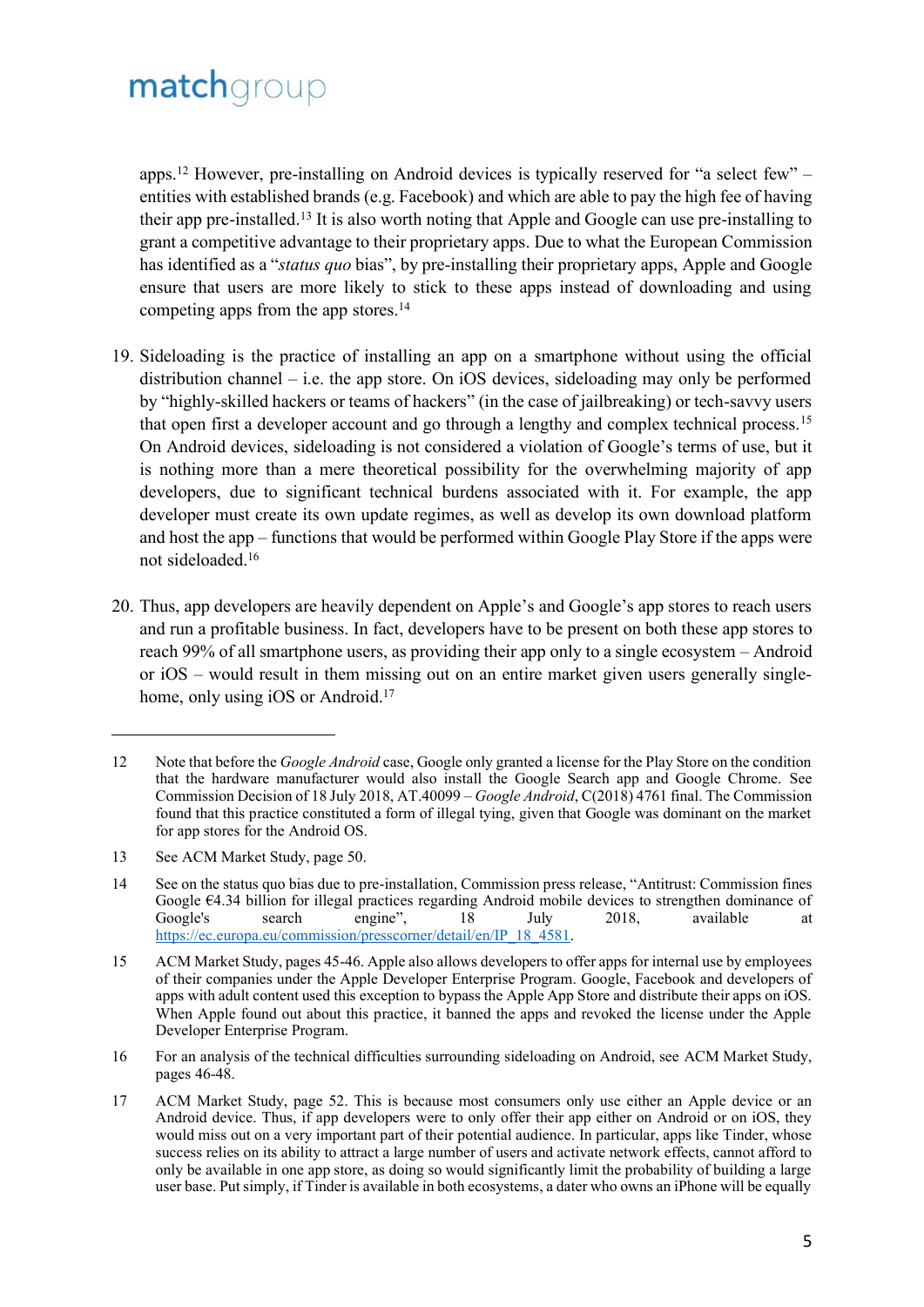- 21. App developers that wish to distribute their apps on iOS must enter into the Apple Developer Program License Agreement and pay Apple an annual \$99 fee (or \$299 for an enterprise license) for participating in the Apple Developer Program.<sup>18</sup> Similarly, app developers that wish to make their apps available on the Google Play Store must enter into the Google Play Developer Distribution agreement and pay a one-time \$25 registration fee.<sup>19</sup>
- 22. Before any app is made available (or updated) either on Apple App Store or Google Play Store, it must be reviewed and approved by Apple or Google, respectively. Both Apple and Google have guidelines with which app developers must comply in order to avoid their app being rejected or banned from the app store.<sup>20</sup>
	- 2. Anticompetitive effects arising in the context of app stores
- 23. Apple's and Google's unique bottleneck positions allow them to decide whether an app will be available in the app store and how it can reach its public: Apple and Google set the terms and conditions for their app stores (and thus can accept or reject the publication of new apps and to remove existing apps), determine the functionalities available to app developers, determine the type of content or services app developers can offer in their apps, and decide on the way apps are ranked in their app stores. In other words, these app stores guard the selection for and presentation of apps to consumers.<sup>21</sup>
- 24. The gatekeeping role of Apple and Google as regards app distribution allows them to engage in the following conducts that can give rise to exploitative and exclusionary anticompetitive effects: (i) Apple and Google can restrict access to their respective app stores, thus ultimately deciding which apps are available to users, (ii) Apple and Google can limit interoperability, hampering the proper functioning of third-party apps, while favoring their own apps, and (iii) Apple and Google can set the rules of the game, obliging app developers to use Apple and/or Google's proprietary in-app payment solutions, namely In-App Purchase ("IAP") or Google Play Billing ("GPB"), respectively, to pay a 30% commission and to conform with Apple's and Google's guidelines and marketing restrictions.
- 25. As a result, Apple and Google are able to use their market power to engage in self-preferencing strategies, restrict competition and innovation and reduce consumer welfare.

likely to match with a date who owns an Android device as a date who owns an iPhone. If Tinder was only available on iOS *or* Android, potential daters would not be able to see approximately 50% of the eligible daters. Thus, Tinder would be of limited value to users and would most likely not be successful.

<sup>18</sup> See [https://developer.apple.com/support/compare-memberships/.](https://developer.apple.com/support/compare-memberships/)

<sup>19</sup> Gary Sims, "Publishing your first app in the Play Store: what you need to know", *Android Authority*, 20 May 2014, available at [https://www.androidauthority.com/publishing-first-app-play-store-need-know-](https://www.androidauthority.com/publishing-first-app-play-store-need-know-383572/)[383572/;](https://www.androidauthority.com/publishing-first-app-play-store-need-know-383572/) see also https://play.google.com/intl/ALL\_us/about/developer-distribution-agreement.html.

<sup>20</sup> See App Store Review Guidelines, available at [https://developer.apple.com/app-store/review/guidelines/;](https://developer.apple.com/app-store/review/guidelines/) Google Developer Program Policies, available at [https://support.google.com/googleplay/android](https://support.google.com/googleplay/android-developer/answer/9904549)[developer/answer/9904549.](https://support.google.com/googleplay/android-developer/answer/9904549)

<sup>21</sup> ACM Market Study, page 15.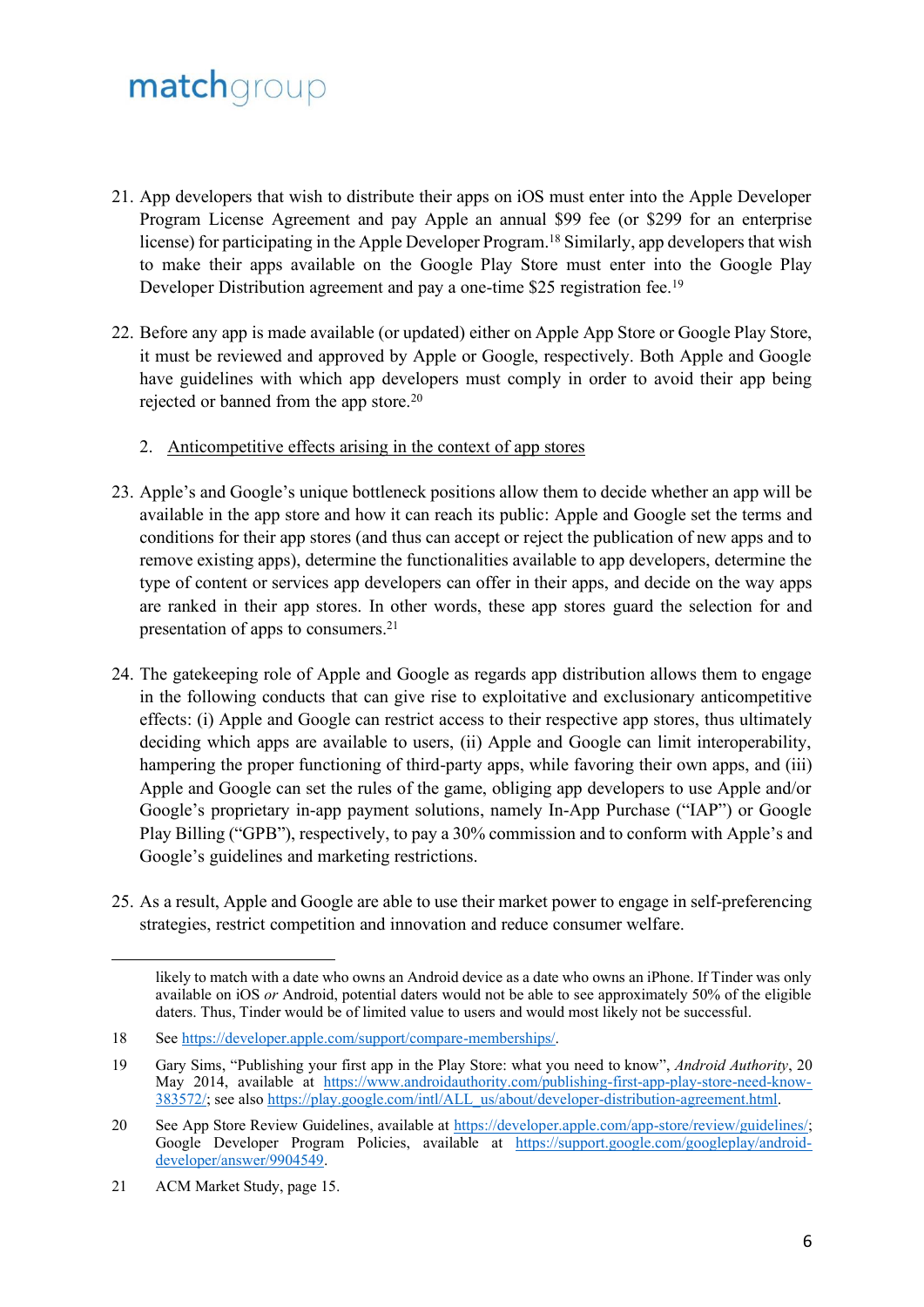- *(i) Apple and Google can restrict access to the app store and determine the ranking and prominence of included apps*
- 26. Apple and Google control access to their respective app stores and thus control which apps are available to over 99% of mobile users. Before apps (or app updates) are made available in the Google Play Store or the Apple App Store, they have to undergo a strict review process and be approved by Google or Apple, respectively. Google's review process is automated, while Apple uses a manual process – i.e. Apple employees are responsible for the review.<sup>22</sup> Through this review process Google and Apple examine whether the app or update complies with their app store guidelines, which cover a range of issues, e.g. performance requirements, permissible content, app monetization, as well as privacy and security. If Apple or Google find that an app does not comply with their guidelines, this app will not be available on the app store and thus will not be available to nearly 100% of mobile users.
- 27. Apple and Google are unconstrained in their power to examine whether an app complies with their (often vague) guidelines – they run the app stores, and thus they are the sole arbiters of what is allowed and what is not. Worse, the vagueness of these guidelines allows them considerable discretion in interpreting and enforcing them, <sup>23</sup> while app developers have no saying whatsoever in this review process – and have no choice but to put up with Apple and Google's behavior due to their indispensable role in app distribution.
- 28. Another problematic situation arises when an app or an update is rejected. In theory, the developer can adjust the app or update and submit it again for review.<sup>24</sup> In many cases, however, developers are not given sufficient feedback as to why their app or update was rejected, thus being left to wonder why their app does not comply with the app store's guidelines. In the meantime, the app developer is unable to rollout updates, including, until recently, even critical bug fixes or patches, to its apps.<sup>25</sup>
- 29. But even when an app is made available on Google Play Store or Apple App Store, Google and Apple still play an instrumental role in the success or failure that an app might have (especially

<sup>22</sup> ACM Market Study, page 75.

<sup>23</sup> This is also evident from the introduction to the Apple App Store Review Guidelines, where Apple states: "We will reject Apps for any content or behavior that we believe is over the line. What line, you ask? Well, as a Supreme Court Justice once said, "I'll know it when I see it". And we think that you will also know it when you cross it." See [https://developer.apple.com/app-store/review/guidelines/.](https://developer.apple.com/app-store/review/guidelines/)

<sup>24</sup> This is true for both the Apple App Store and the Google Play Store. See ACM Market Study, page 29. If the app developer disagrees with the outcome of the app review process, it may submit an appeal before the App Review Board, which however also comprises apple employees. See App Review, available at [https://developer.apple.com/app-store/review/.](https://developer.apple.com/app-store/review/)

<sup>25</sup> Apple recently changed its policy so that "for apps that are already on the App Store, bug fixes will no longer be delayed over guideline violations except for those related to legal issues. Developers will instead be able to address the issue in their next submission." See Nick Statt, "After outcry, Apple will let developers challenge App Store guidelines", *The Verge*, 22 June 2020, available at [https://www.theverge.com/2020/6/22/21299814/apple-app-store-policies-ios-bug-fixes-approval-dispute](https://www.theverge.com/2020/6/22/21299814/apple-app-store-policies-ios-bug-fixes-approval-dispute-appeal)[appeal.](https://www.theverge.com/2020/6/22/21299814/apple-app-store-policies-ios-bug-fixes-approval-dispute-appeal)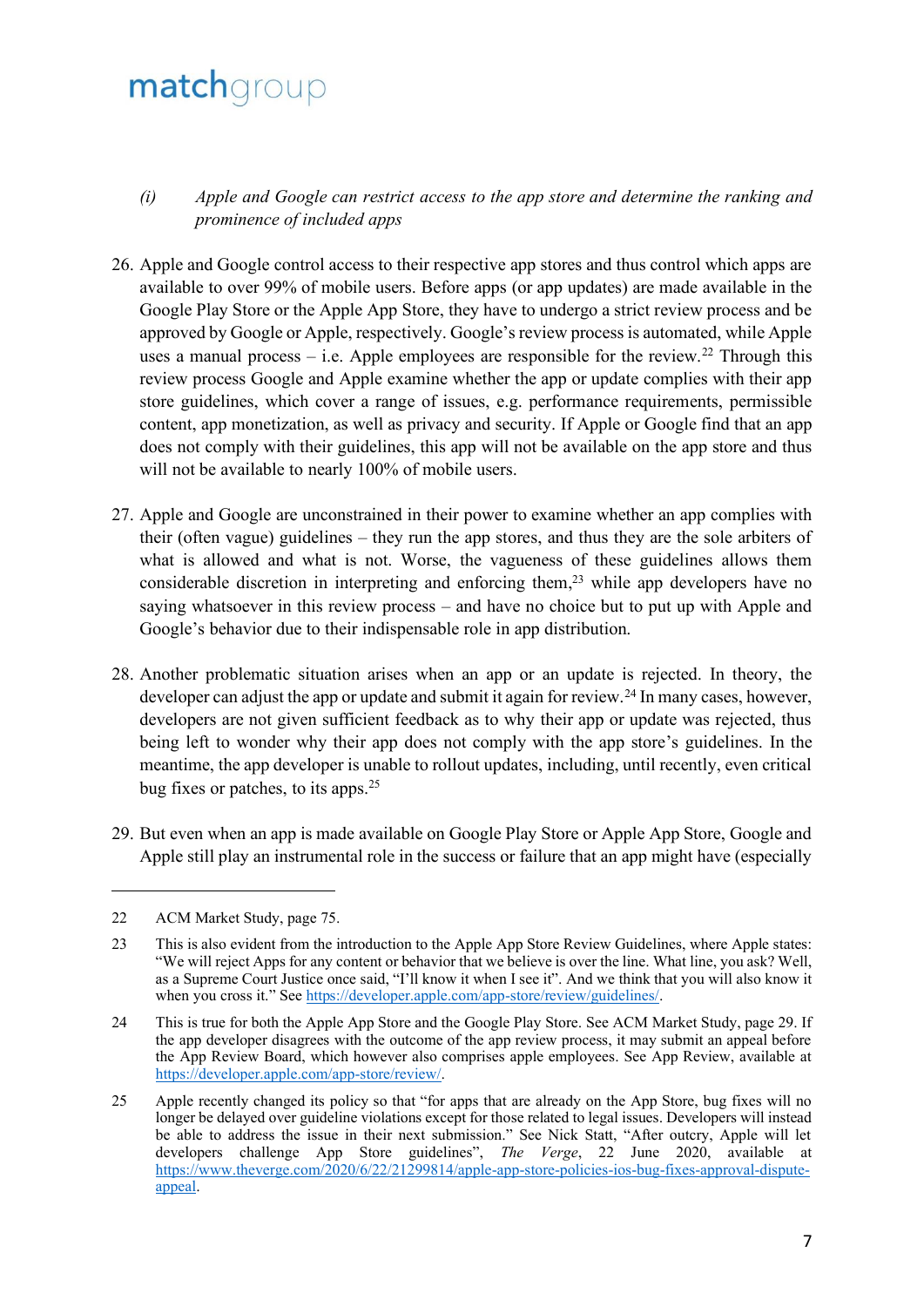when it comes to less well-known apps – i.e. the majority of the apps on the app stores). This is because Apple and Google control the technological architecture, the interface and algorithms, as well as the presentation of apps and the information provided to end users.<sup>26</sup> Thus, they determine the ranking, as well as the prominence of certain apps.

- 30. Given the abundance of apps on the app stores, it is hard to be noticed by a user if the app is not included in the top 50 most popular apps or is not part of the "featured apps" in the app store. Developers that have the financial resources to advertise their apps extensively (both in the app store and in other platforms) are more likely to attract downloads and thus be included in the top 50 most popular apps. Inclusion in the "featured apps" depends on a positive review from the editorial team of the app stores. Thus, Apple and Google are the ones deciding the fate of app developers – including their competitors.
- 31. Moreover, as Apple and Google compete with app developers whose apps are included in their app stores, they have the incentive to favor their proprietary apps to the detriment of their competitors. In fact, Apple seems to have engaged in such self-preferencing strategies, routinely granting its own apps first position in the App Store search results. According to *The Wall Street Journal*, Apple's apps ranked first in more than 60% of basic searches (e.g. "maps), while Apple's apps relying on subscriptions and sales for revenue (e.g. Apple Music or Apple Books) captured the top position in 95% of the related searches.<sup>27</sup> The *New York Times* also reached a similar conclusion, finding that Apple's apps had ranked first for at least 700 terms in the App Store, including the terms: books, music, news, magazines, podcasts, video, TV, movies, sports, card, gift, money, credit, debit, fitness, people, friends, time, notes, docs, files, cloud, storage, message, home, store, mail, maps, traffic, stocks and weather. According to the journal, a user searching in May 2018 for the term "podcast" would have needed to first scroll past 14 Apple-developed apps before finally finding an app provided by another developer.<sup>28</sup>

### *(ii) Apple and Google can limit interoperability*

32. For an app to perform its functions, it must communicate with functions of the operating system (i.e. the hardware), as well as other apps (i.e. other software programs). This is possible through Application Programming Interfaces ("APIs"). APIs are technological specifications that enable app developers to gain access for their apps to the smartphone's hardware features (e.g.

<sup>26</sup> ACM Market Study, page 85. Note that platforms must comply with the Platform-to-Business Regulation (that entered into force in July 2020), which seeks to create a fair, transparent and predictable business environment for smaller businesses and traders on online platforms. See Regulation (EU) 2019/1150 of the European Parliament and of the Council of 20 June 2019 on promoting fairness and transparency for business users of online intermediation services, OJ L 186.

<sup>27</sup> Tripp Mickle, "Apple Dominates App Store Search Results, Thwarting Competitors", *The Wall Street Journal*, 23 July 2019, available at [https://www.wsj.com/articles/apple-dominates-app-store-search](https://www.wsj.com/articles/apple-dominates-app-store-search-results-thwarting-competitors-11563897221)[results-thwarting-competitors-11563897221.](https://www.wsj.com/articles/apple-dominates-app-store-search-results-thwarting-competitors-11563897221)

<sup>28</sup> Jack Nicas and Keith Collins, "How Apple's Apps Topped Rivals in the App Store It Controls", *The New York Times*, 9 September 2019, available at [https://www.nytimes.com/interactive/2019/09/09/technology/apple-app-store-competition.html.](https://www.nytimes.com/interactive/2019/09/09/technology/apple-app-store-competition.html)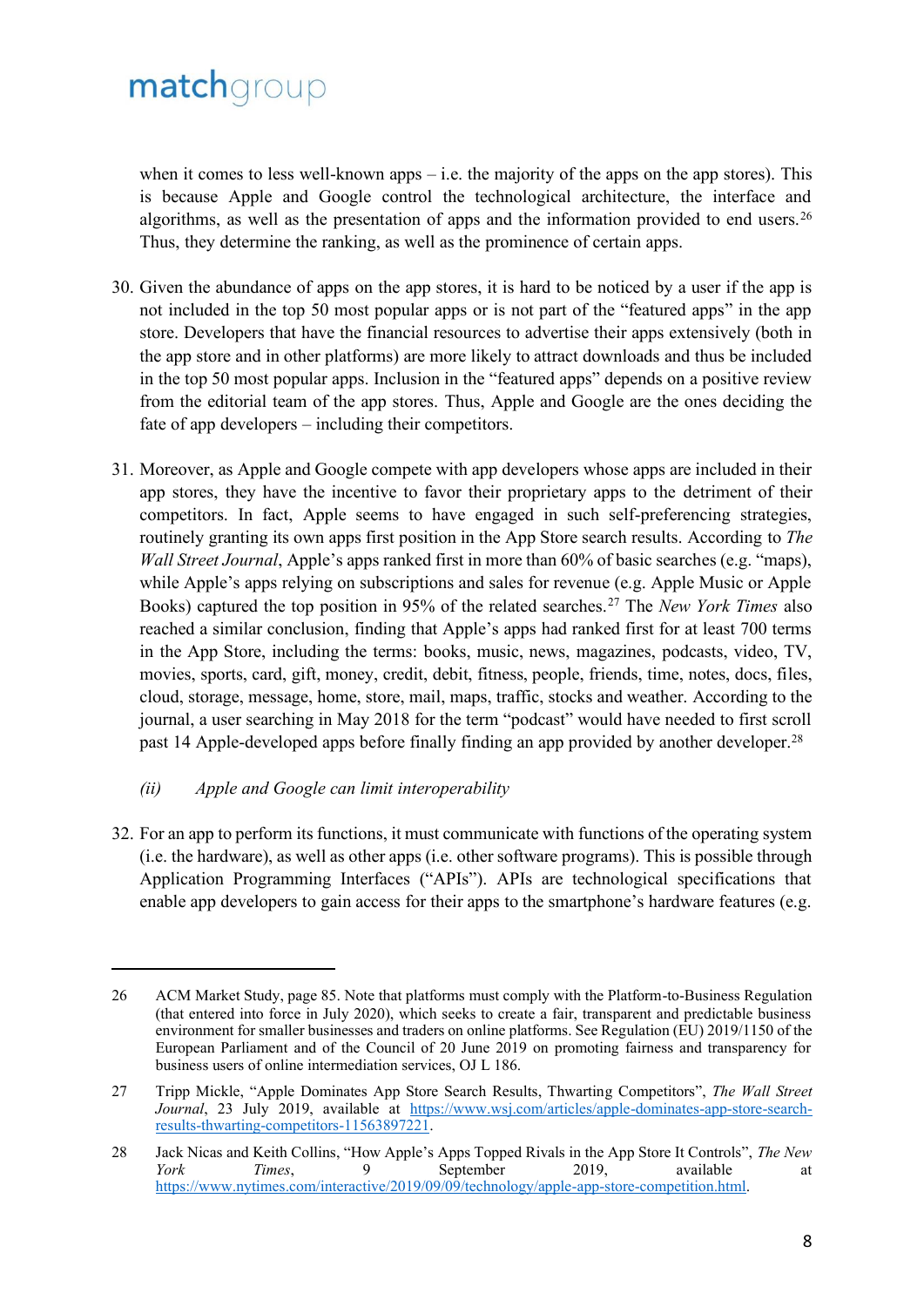the camera or location services), or to particular services (e.g. Google Maps), and other apps installed on the device.

33. Apple and Google – as the iOS and Android providers – determine what APIs are available to app developers. As the CMA pointed out in its report on the commercial use of data,

"[t]o collect data stored on devices, app developers need to interact with the Operating System (OS) of the device (such as Google's Android and Apple's iOS). These OS providers are responsible for the Application Programming Interfaces (APIs) which dictate how the software and hardware interact – including what information the app can access. APIs control the release of information according to the privacy controls in place at the OS  $level. "29$ 

- 34. This allows them to limit interoperability of certain third-party apps with the OS, thus making them less attractive to mobile users. At the same time, Apple and Google are favoring their own apps, as these first-party apps do not face interoperability restrictions.
- 35. Apple or Google can restrict or refuse altogether access to APIs necessary for the proper functioning of third-party apps.<sup>30</sup>
- 36. In particular in the iOS ecosystem, before APIs are made public and thus for all app developers to use – they are private. Thus, they are only accessible by Apple for testing and security purposes or might be offered to selected developers that are authorized to use them. This allows Apple to grant preferential treatment to its own apps or to certain app developers, which are able to use APIs before they are released (if they are released) to all developers.<sup>31</sup>
- 37. Another problematic aspect with the use of APIs in the iOS ecosystem is that public APIs control which services are the default that the app directs to. Neither app developers nor consumers are able to change the defaults and indicate that they prefer Apple's competitors instead.<sup>32</sup> Thus, by controlling the app store (i.e. the gateway between app developers and

31 ACM Market Study, page 59.

<sup>29</sup> Competition & Markets Authority, "The commercial use of consumer data. Report on the CMA's call for information", 27 January 2015, available at [https://assets.publishing.service.gov.uk/government/uploads/system/uploads/attachment\\_data/file/435817](https://assets.publishing.service.gov.uk/government/uploads/system/uploads/attachment_data/file/435817/The_commercial_use_of_consumer_data.pdf) The commercial use of consumer data.pdf, page 42.

<sup>30</sup> Interoperability limitations can either be built into the app store development kit or the OS. See ACM Market Study, pages 81-82.

<sup>32</sup> However, there have been some third-party efforts to allow iOS users to select the app they want to launch for the specific redirect, by presenting them with a pop-up window with different app options. For example, if a user clicks on a website "contact us" link, a pop-up window can show up, giving the user the option to select to send an email through Gmail or Yahoo Mail, etc, instead of the user being automatically redirected to the default app chosen by Apple. Choosy is such a third-party framework trying to compensate for iOS' lack of a default app selection mechanism. However, such frameworks do not change the defaults, but only work for specific apps. See, for example, Federico Viticci, "Choosy, Open-Source Framework To Pick Default Apps In Third-Party iOS Apps", *MacStories*, 8 May 2014, available at [https://www.macstories.net/news/choosy-open-source-framework-to-pick-default-apps-in-third-party-](https://www.macstories.net/news/choosy-open-source-framework-to-pick-default-apps-in-third-party-ios-apps/)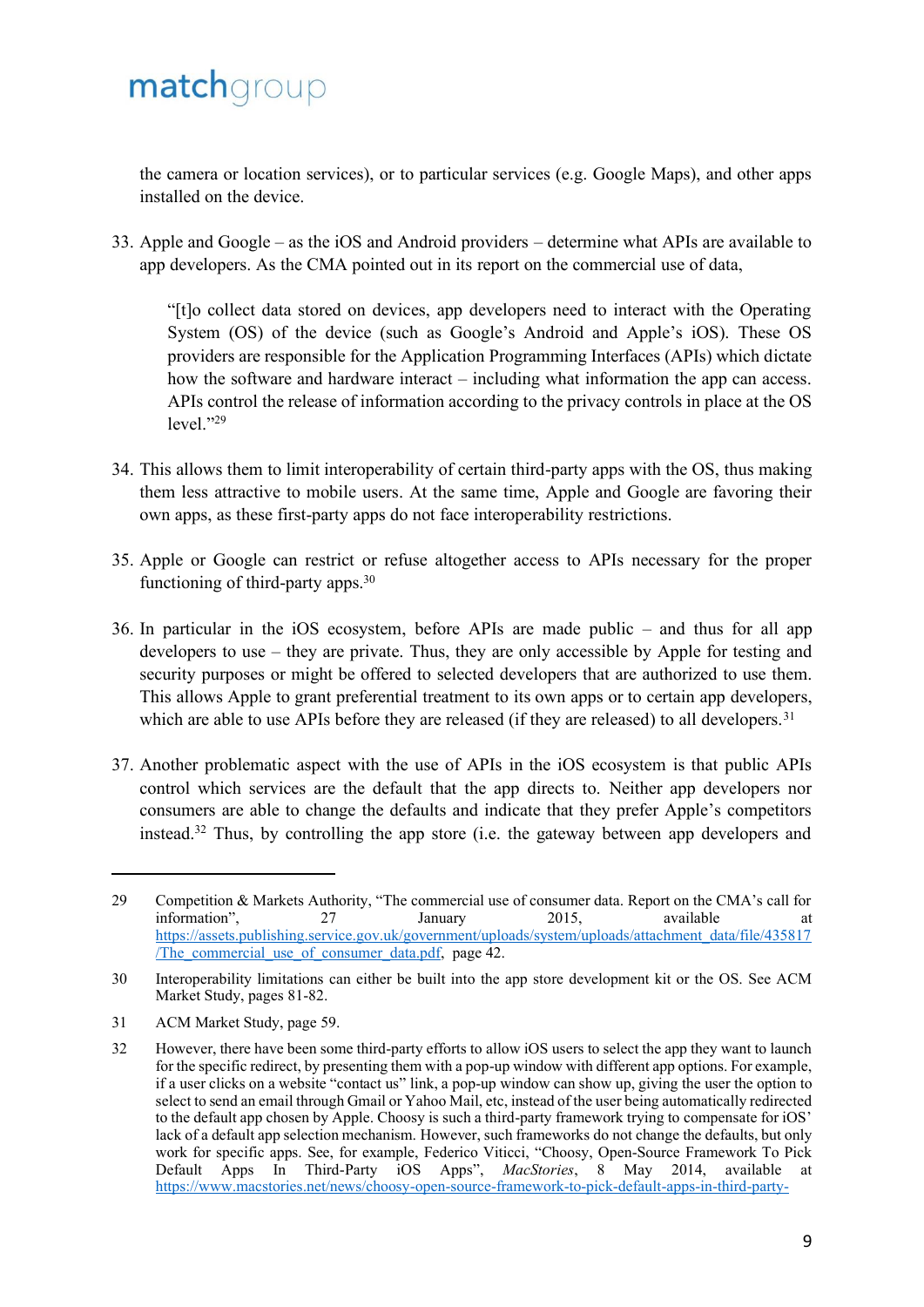mobile users), while being also an app developer itself, Apple can favor its own apps to the detriment of its competitors and users.

### *(iii) Apple and Google can set the rules of the game when it comes to in-app purchases*

- 38. Both Apple and Google oblige app developers whose apps offer what Apple and Google define as "digital goods and services", which only make up 16% of the apps in the App Store, to use the Apple or Google's proprietary payment processing solutions for in-app purchases (IAP and GPB, respectively). When apps offer physical goods or services or digital goods or services deemed to be consumed outside of the app (which make up 84% of all apps in the App Store, including internet behemoths like Amazon, Facebook, Uber and others), they do not have to use GPB (in the case of Google) or IAP (in the case of Apple).<sup>33</sup> For the 16% of apps required to used IAP or GPB, app developers must pay Apple or Google a 30% commission on the transaction value.<sup>34</sup> When app developers are allowed to use their own or third-party payment solutions to accept in-app purchases, they pay no fee to Google or Apple, other than the licensing fee of \$99 or \$299 a year that all other developers pay. Thus, the 30% commission is "tied" to the use of IAP or GPB.
- 39. Apple has moreover put in place strict marketing restrictions to ensure that app developers will not circumvent IAP (and the 30% commission). These marketing restrictions prevent app developers from informing users about out-of-app purchasing possibilities.<sup>35</sup> Apple's marketing restrictions are, in fact, so broad that they prohibit any general communication (e.g. through an advertising campaign on TV or the web) that may inform app users about alternative

[ios-apps/;](https://www.macstories.net/news/choosy-open-source-framework-to-pick-default-apps-in-third-party-ios-apps/) "Choosy: Effortlessly enable your users to choose default apps for external actions like browsing, emailing, tweeting, etc.", *GitHub*, available at [https://substantial.github.io/choosy/.](https://substantial.github.io/choosy/)

<sup>33</sup> See, in the case of the Apple App Store: Guideline 3.1.1. of the App Store Review Guidelines: "If you want to unlock features or functionality within your app, (by way of example: subscriptions, ingame currencies, game levels, access to premium content, or unlocking a full version), you must use inapp purchase. Apps may not use their own mechanisms to unlock content or functionality, such as license keys, augmented reality markers, QR codes, etc. Apps and their metadata may not include buttons, external links, or other calls to action that direct customers to purchasing mechanisms other than in-app purchase."; Guideline 3.1.5(a) of the App Store Review Guidelines: "If your app enables people to purchase goods or services that will be consumed outside of the app, you must use purchase methods other than in-app purchase to collect those payments, such as Apple Pay or traditional credit card entry." In the case of the Google Play Store, see Google Developer Distribution Agreement: "Developers offering products within a game downloaded on Google Play or providing access to game content must use Google Play In-app Billing as the method of payment. Developers offering products within another category of app downloaded on Google Play must use Google Play In-app Billing as the method of payment, except for the following cases: ◦Payment is solely for physical products ◦Payment is for digital content that may be consumed outside of the app itself (e.g. songs that can be played on other music players)."

<sup>34</sup> On both the Apple App Store and Google Play Store, this commission can fall to 15% if the subscription lasts for more than a year. See Nick Statt, "Google matches Apple by reducing Play Store fee for Android app subscriptions", *The Verge*, 19 October 2017, available at [https://www.theverge.com/2017/10/19/16502152/google-play-store-android-apple-app-store](https://www.theverge.com/2017/10/19/16502152/google-play-store-android-apple-app-store-subscription-revenue-cut)[subscription-revenue-cut.](https://www.theverge.com/2017/10/19/16502152/google-play-store-android-apple-app-store-subscription-revenue-cut)

<sup>35</sup> Section 3.1.1. of App Store Review Guidelines: "Apps and their metadata may not include buttons, external links, or other calls to action that direct customers to purchasing mechanisms other than in-app purchase."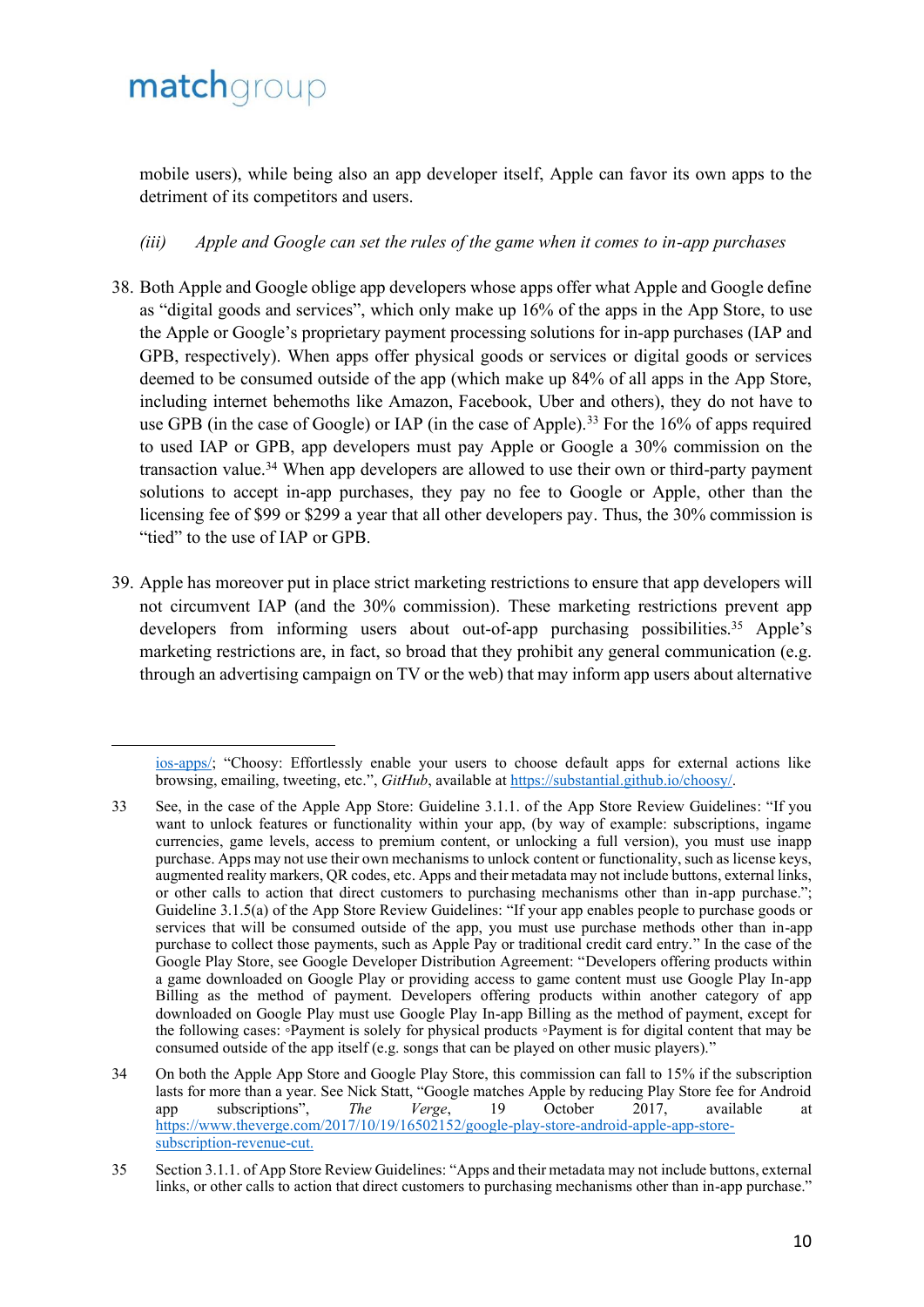purchasing methods. <sup>36</sup> According to Spotify, even the phrase "Get in, Get Premium" was deemed to violate Apple's marketing restrictions.<sup>37</sup>

- 40. If Apple decides that an app violates its marketing restrictions, any submitted update will be rejected. Thus, Apple is able to use its monopoly position in app distribution to force app developers to comply with whatever Apple requires. Apple may go even further and threaten the app developer with removing the app from the App Store.
- 41. The following anticompetitive effects can arise related to Apple and Google's practices regarding in-app payments: (a) app developers are subject to unfair trading practices, (b) app developers are disintermediated, (c) consumer welfare is reduced, (d) innovation is reduced, (e) competition between business models is distorted, and (f) these practices can have exclusionary effects.

#### *(a) App developers are subject to unfair trading practices*

- 42. Apple and Google make an arbitrary distinction between apps that are subject to the obligation to use IAP or GPB and pay the 30% commission (i.e. apps that offer digital goods or services consumed in the app) and those that are not (i.e. apps that offer physical goods or services or digital goods and services consumed outside the app). The distinction between physical or digital goods is not clear-cut, emphasizing the unfairness and artificiality of the distinction Apple and Google have created. For example, Tinder is considered to offer digital goods or services (and thus be subject to the IAP or GPB obligation and the 30% commission), while Uber or Lyft (which provide similar "matchmaking functions" – i.e. they match a driver with a rider while Tinder matches to users for a date) are considered to offer physical goods or services.
- 43. Moreover, the 30% commission in itself is unfair, not only because it is imposed on a small number of the apps available on the app stores (i.e. apps offering digital goods or services), but also because it is excessive. 38

<sup>36</sup> See Sections 3.1.3(a) and 3.1.3(b) of the App Store Review Guidelines, stating that app developers must not "directly or indirectly target iOS users to use a purchasing method other than in-app purchase, and your general communications about other purchasing methods must not discourage use of in-app purchase."

<sup>37</sup> See "A Timeline: How we got here", Time to Play Fair, available at [https://www.timetoplayfair.com/timeline/.](https://www.timetoplayfair.com/timeline/)

<sup>38</sup> App developers and consumers have opposed Apple's 30% commission complaining that it is excessive and/or applied in a discriminatory manner. See the ongoing litigation in *Apple v. Pepper*; Class action complaint of Donald R. Cameron and Pure Sweat Basketball, Inc., against Apple Inc., before the US District Court for the Northern District of California, available at [https://www.hbsslaw.com/uploads/case\\_downloads/apple-dev/2019-06-04-complaint-apple](https://www.hbsslaw.com/uploads/case_downloads/apple-dev/2019-06-04-complaint-apple-developers.pdf)[developers.pdf;](https://www.hbsslaw.com/uploads/case_downloads/apple-dev/2019-06-04-complaint-apple-developers.pdf) ACM Market Study, page 91.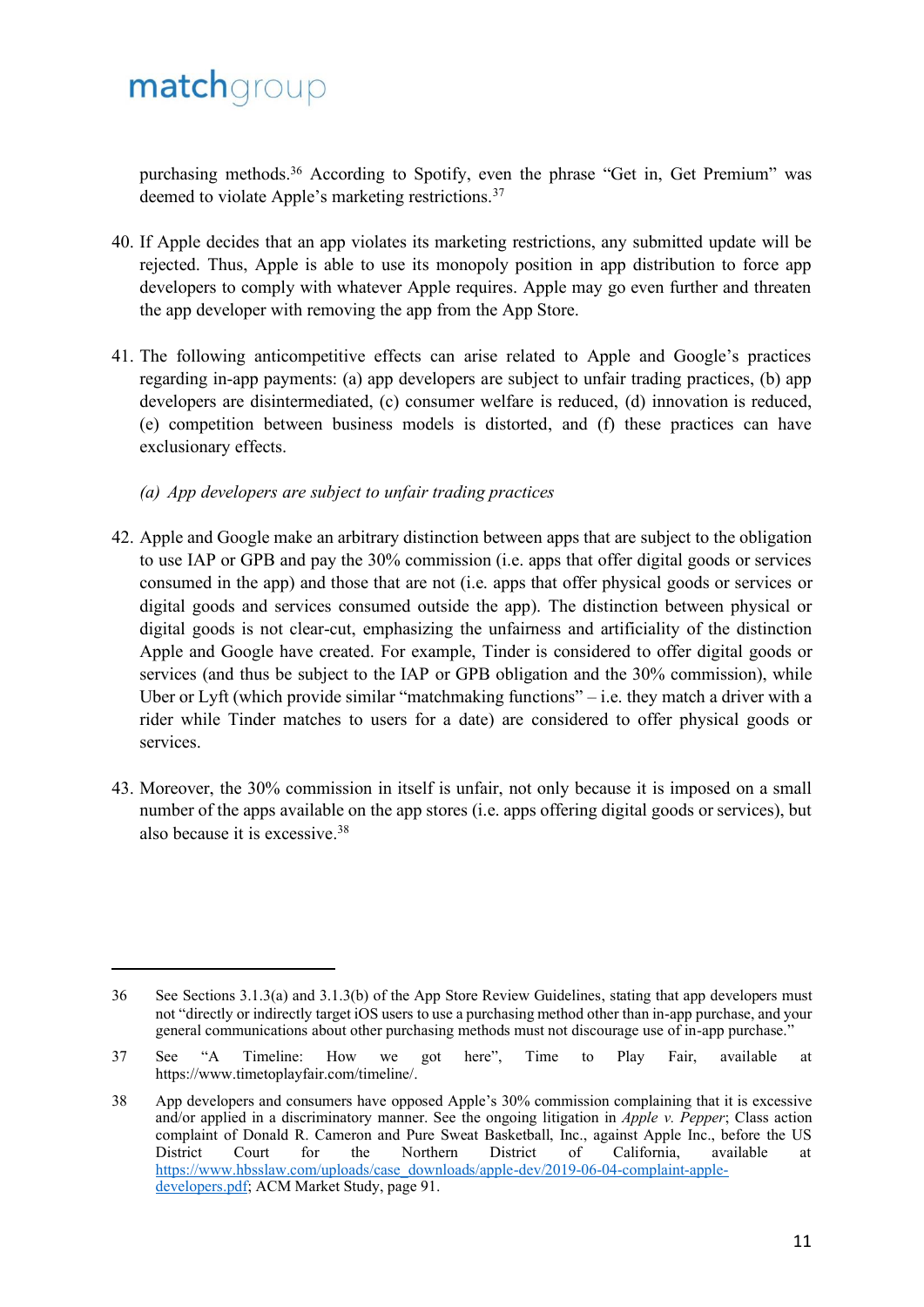44. For example, Epic Games, developer of popular game Fortnite which launched its own retail game platform in 2018, charges 12% on revenue, with 88% going to the game developer.<sup>39</sup> According to Epic Games' CEO, Tim Sweeney, this was plenty to achieve a reasonable profit:

""While running Fortnite we learned a lot about the cost of running a digital store on PC. The math is quite simple: we pay around 2.5 per cent to 3.5 per cent for payment processing for major payment methods, less than 1.5 per cent for CDN costs (assuming all games are updated as often as Fortnite), and between 1 and 2 per cent for variable operating and customer support costs." Sweeney told us.

"Fixed costs of developing and supporting the platform become negligible at a large scale. In our analysis, stores charging 30 per cent are marking up their costs by 300 to 400 per cent," he reveals. "But with developers receiving 88 per cent of revenue and Epic receiving 12 per cent, this store will still be a profitable business for us," he explains."<sup>40</sup>

- 45. The same month Epic Games launched its platform, games communication platform Discord announced that it would lower its revenue share to 10%, leaving 90% of the revenues for game developers.<sup>41</sup> Similarly, the Microsoft Store recently updated its revenue share agreement with app developers, which now receive 95% of the revenue if the user downloads the apps through a direct URL, and 85% of the revenue if the user downloads the app via Microsoft Store search or Microsoft Store Collection.<sup>42</sup>
- 46. A recent Apple-sponsored study suggests that "*Apple's App Store commission rate is similar in magnitude to the commission rates charged by many other app stores and digital content marketplaces*."<sup>43</sup> That statement, however, ignores that the commission rates charged by marketplaces can vary considerably and in some cases are materially lower than the App Store's rate. That is for instance the case with respect to e-commerce marketplaces in the retail and travel industry (where, for instance, eBay charges a commission between 10-12% and Booking.com takes on average a 15% commission). Although this would require further analysis, it seems that commissions are lower in sectors where marketplaces face competition.

<sup>39</sup> Alex Calvin, "Fortnite firm Epic launches games storefront where developers keep 88 per cent of revenue", *PC Games Insider*, 4 December 2018, available at [https://www.pcgamesinsider.biz/news/68194/fortnite](https://www.pcgamesinsider.biz/news/68194/fortnite-firm-epic-launches-games-storefront-where-developers-keep-88-per-cent-of-revenue/)[firm-epic-launches-games-storefront-where-developers-keep-88-per-cent-of-revenue/.](https://www.pcgamesinsider.biz/news/68194/fortnite-firm-epic-launches-games-storefront-where-developers-keep-88-per-cent-of-revenue/) 

<sup>40</sup> Seth Barton, "New Epic Games Store takes on Steam with just 12% revenue share – Tim Sweeney answers our questions", *MCV*, 4 December 2018, available at [https://www.mcvuk.com/development-news/new](https://www.mcvuk.com/development-news/new-epic-games-store-takes-on-steam-with-just-12-revenue-share-tim-sweeney-answers-our-questions/)[epic-games-store-takes-on-steam-with-just-12-revenue-share-tim-sweeney-answers-our-questions/.](https://www.mcvuk.com/development-news/new-epic-games-store-takes-on-steam-with-just-12-revenue-share-tim-sweeney-answers-our-questions/)

<sup>41</sup> Alex Calvin, "Discord's store will be getting more competitive with new 90/10 revenue share in 2019", *PC*  Games Insider, 14 December 2018, available at [https://www.pcgamesinsider.biz/news/68257/discords](https://www.pcgamesinsider.biz/news/68257/discords-store-will-be-getting-more-competitive-with-new-9010-revenue-share-in-2019/)[store-will-be-getting-more-competitive-with-new-9010-revenue-share-in-2019/.](https://www.pcgamesinsider.biz/news/68257/discords-store-will-be-getting-more-competitive-with-new-9010-revenue-share-in-2019/)

<sup>42</sup> Chance Miller, "Microsoft updates Store revenue split to give developers a 95% cut, but with limitations", *9to5Mac*, 6 March 2019, available a[t https://9to5mac.com/2019/03/06/microsoft-store-revenue-share/.](https://9to5mac.com/2019/03/06/microsoft-store-revenue-share/)

<sup>43</sup> Analysis Group, "Apple's App Store and Other Digital Marketplaces A Comparison of Commission Rates", July 2020, available at a [https://www.analysisgroup.com/globalassets/insights/publishing/apples\\_app\\_store\\_and\\_other\\_digital\\_ma](https://www.analysisgroup.com/globalassets/insights/publishing/apples_app_store_and_other_digital_marketplaces_a_comparison_of_commission_rates.pdf) rketplaces a comparison of commission rates.pdf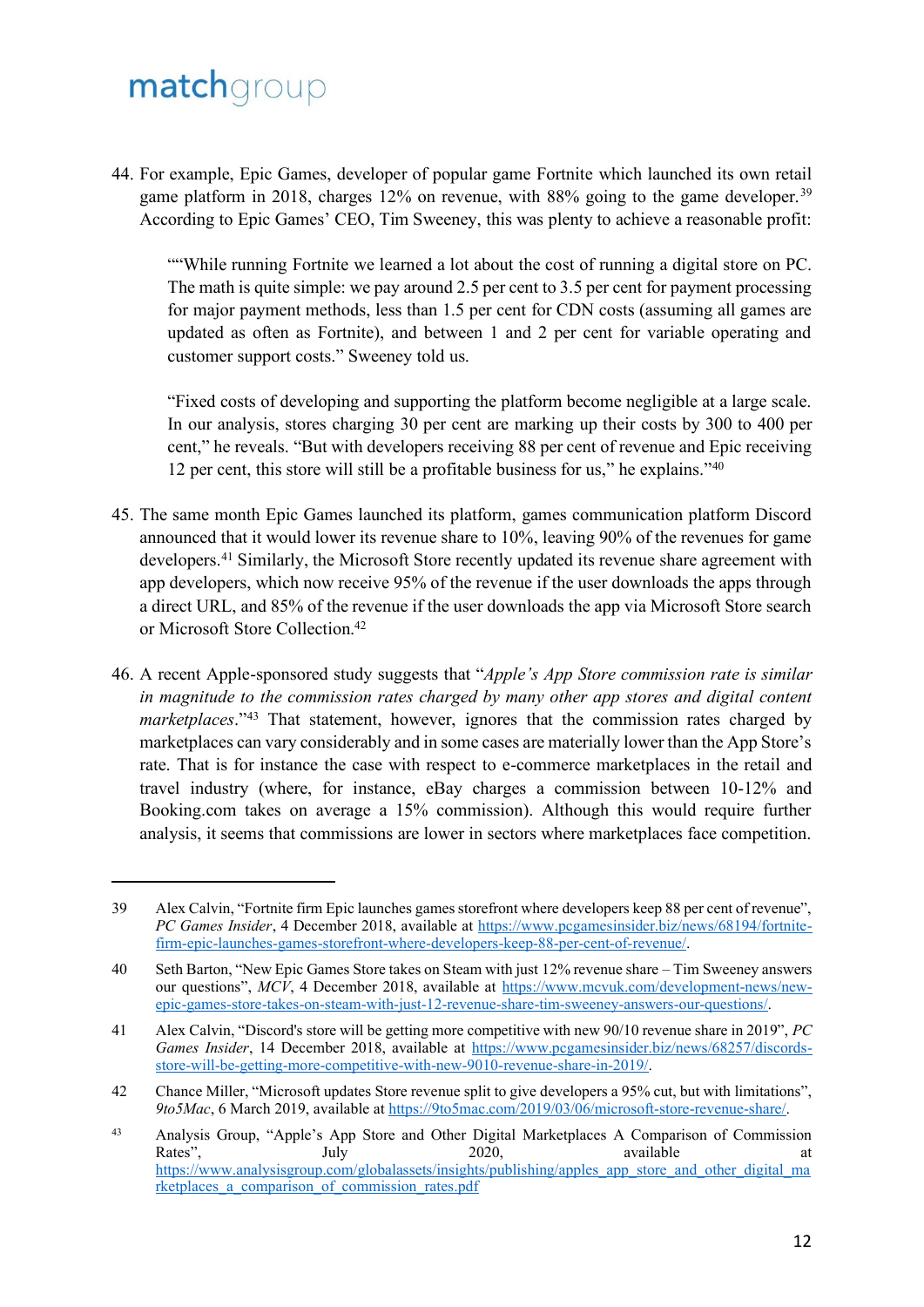By contrast, the App Store faces no competition (as it is the only way for app developers to reach iOS users) and the Google Play Store faces very limited competition (as alternative app stores allowed on Android devices have very small market shares).

47. Thus, the only reason why Apple and Google are able to impose a fee which is significantly above the competitive benchmark (up to ten times the market price if compared with other firms offering payment processing services) is the market power held by these two companies, which act as gatekeepers between app developers and mobile users in the iOS and Android ecosystems, respectively.

#### *(b) App developers are disintermediated*

- 48. When an app developer uses IAP, Apple becomes the merchant of record and confiscates the customer relationship. Apple disintermediates app developers and, consequently, deprives them of a valuable connection to its users and data from them (e.g. the user's name, email, phone number, age, IP address or mailing address, as well as card details or billing information) which app developers could otherwise use to improve their services. Only a limited amount of transaction data are passed on from Apple to app developers, and not in a standardized format. Thus, there is no robust reporting infrastructure that app developers using IAP can use to obtain necessary data (e.g. for troubleshooting user payments).
- 49. In practice, this means that developers have no visibility into the process for charging users, renewing subscriptions and handling refunds, functions that are performed by Apple. Thus, app developers have no insight into when renewals occur and what logic Apple apply when a renewal attempt fails (e.g. because the user has insufficient funds), which app developers could use to understand purchasing behaviour and develop renewal strategies. Moreover, app developers are precluded from providing extra services to important customers, e.g. carrying over unused credits to subsequent months, as they are unable to identify their users.<sup>44</sup> Thus, in the end, users lose.
- 50. At the same time, Apple collects sensitive commercial data from apps using IAP, such as customer lists, the purchasing activity of individual users (which can be used to deduce their propensity to purchase subscriptions) and the success of subscriptions. Apple thus gets unparalleled market intelligence, $45$  which it can use to scan the horizon and identify app categories with revenue growth opportunities. Apple can then develop its own apps and enter the services market (e.g. by launching music streaming, video, news or potentially even dating apps). According to app developers interviewed by the ACM, "it is highly unlikely that it is a coincidence that these digital services that are required to use IAP face competition from

<sup>44</sup> ACM Market Study, page 94.

<sup>45</sup> See also response of Tile to questions for the record by the House Committee on the Judiciary Subcommittee on Antitrust, Commercial and Administrative Law following the Field Hearing on Online Platforms and Market Power, Part 5: Competitors in the Digital Economy, 30 March 2020, available at [https://docs.house.gov/meetings/JU/JU05/20200117/110386/HHRG-116-JU05-20200117-QFR005.pdf,](https://docs.house.gov/meetings/JU/JU05/20200117/110386/HHRG-116-JU05-20200117-QFR005.pdf) noting that "Tile also offers its customers a subscription offering to complement its basic services via the App Store. Apple therefore knows the subscription take rate and success of Tile's subscription model."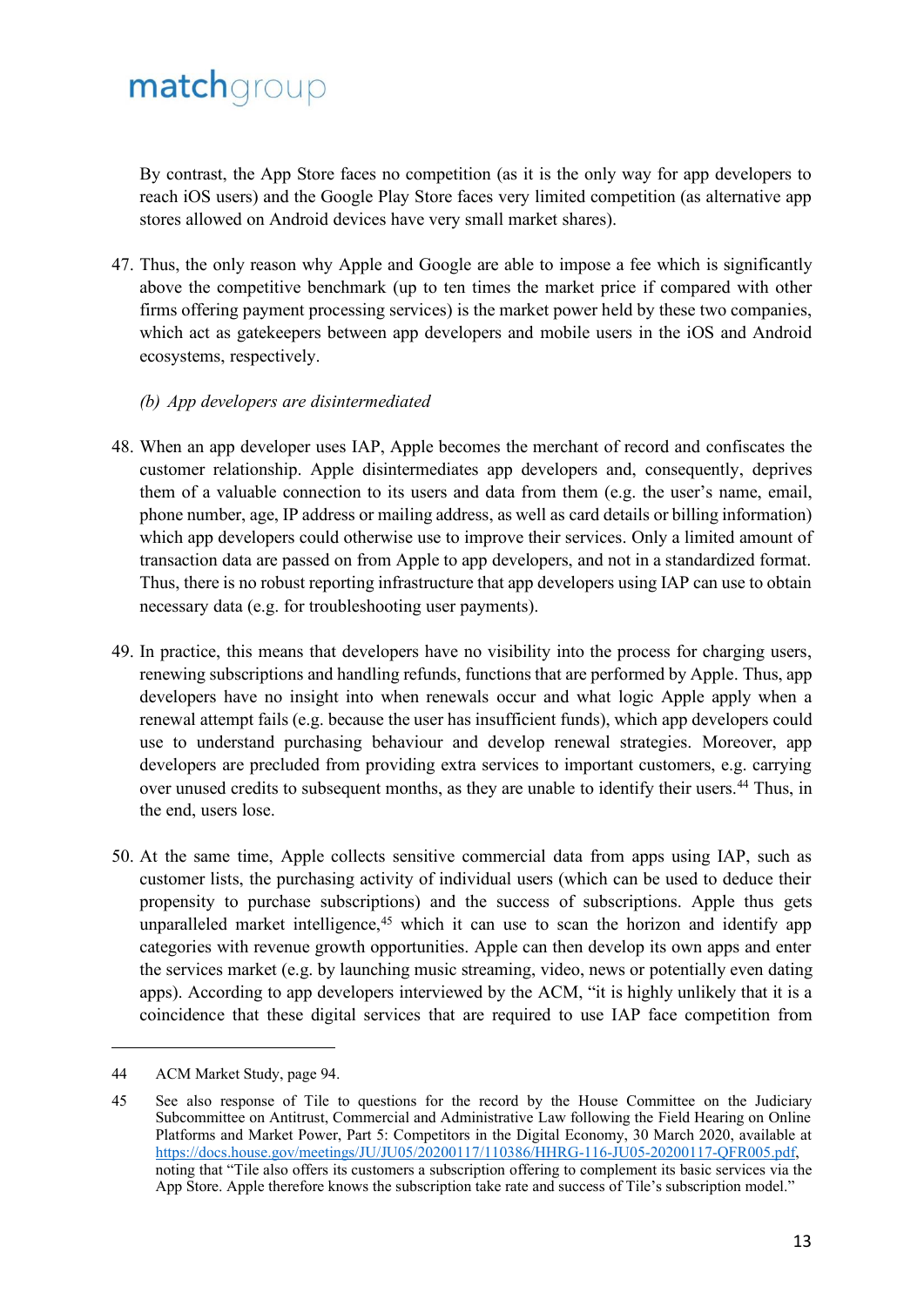Apple's own apps, or possibly will do so in the future."<sup>46</sup> Apple needs these app developers to use IAP, if it wants to gain valuable and anticompetitive insights into and advantages over its potential competitors, as it has done in areas like e-books, music streaming, video streaming and now gaming.

#### *(c) Consumer welfare is reduced*

- 51. The use of IAP results in a worse customer experience, as Apple or Google take over the customer relationship. This is particularly problematic as the app developer is prevented from offering customer support services or a smooth payment, subscription or refund process. In fact, any technical issue that emerges must be dealt with by Apple or Google and not directly by the app developer. While app developers would have an incentive to deal quickly with such problems in order to keep their customers satisfied, Apple and Google do not have such an incentive. Each developer must open a ticket and wait for the time to come that Apple or Google will attend to their issue.
- 52. When it comes to managing subscriptions, similar inefficiencies arise resulting in a bad user experience. App developers are unable to turn off or cancel auto-renewable subscriptions, and the user has to contact Apple. Furthermore, any billing inquiries have to be addressed to Apple. On top of that, if a user wants to upgrade their subscription, they have to go through a complex process orchestrated by Apple, whereby the user purchases the upgraded subscription and pays the full price and then receives a refund of its basic subscription (on a *pro rata temporis* basis to correspond to the period between the date of purchasing the basic subscription and the date of upgrading).<sup>47</sup> This is much more complicated than the industry standard approach, whereby the user wishing to upgrade pays only a prorated amount for the upgraded subscription, which corresponds to the period between the date of upgrading and the renewal date of the basic subscription. At each renewal date the user is then billed the full price for the upgraded subscription.
- 53. In addition, IAP offers limited flexibility in designing subscription plans. For example, it only supports only recurring subscriptions of one week, one month, two months, three months, six months and one year. App developers are therefore not able to model their subscription offers differently to increase consumer choice (e.g. put in place four- or nine-month subscription plans). IAP also does not allow app developers to offer users the ability to purchase a subscription and pay in periodic instalments. Additionally, it prevents developers from making

<sup>46</sup> ACM Market Study, page 89.

<sup>47</sup> See [https://developer.apple.com/app-store/subscriptions/#groups, w](https://developer.apple.com/app-store/subscriptions/#groups, )here Apple states that "Users can manage their subscriptions in their account settings on the App Store, where they see all renewal options and subscription groups, and can choose to upgrade, crossgrade, or downgrade between subscriptions as often as they like. When a user makes a change in their subscription level, the timing of the change varies depending on what has happened:

Upgrade. A user purchases a subscription that offers a higher level of service than their current subscription. They are immediately upgraded and receive a refund of the prorated amount of their original subscription. If you'd like users to immediately access more content or features, rank the subscription higher to make it an upgrade."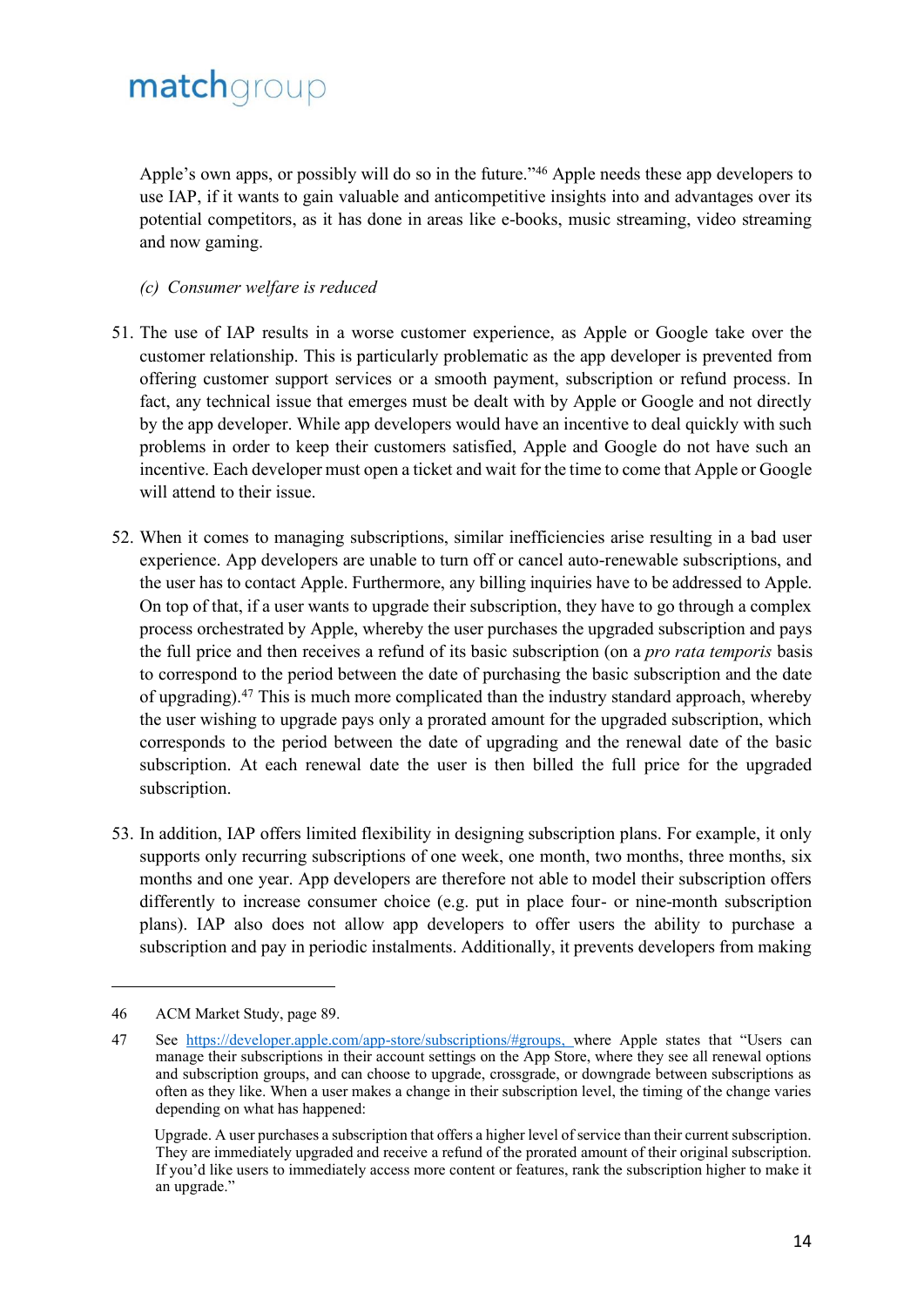special offers to their users or at a particular segment of their users. For instance, developers cannot provide subscriptions at a discount price for users that have been registered for a long time but have not already bought a subscription. Or app developers cannot make different discounts to different types of users (e.g. a 30% discount to users registered less than thirty (30) days ago, and a 50% discount to users registered more than thirty (30) days ago). Both app developers and users lose out.

- 54. Moreover, the use of IAP for in-app purchases creates switching costs to users and locks them in iOS, as users moving to an Android device may not be able to access their subscriptions purchased through IAP. When the app developer uses its own payment solution to accept user payments, it retains "ownership" of the customer relationship. In that case, a customer switching to an Android device may simply re-download the app on their new device and they will be immediately able to access the subscription purchased on their iPhone. However, when the subscription has been purchased through IAP, they are handled by Apple, and *not* the app developer. In that case, the user must first cancel their subscription purchased or wait for it to expire before switching to the Android device, where they will have to re-download the app and purchase a new subscription. Considering that the user will have to do the same for all subscriptions purchased through IAP, the combined effect is that users face an additional switching cost dissuading them from migrating to Android.
- 55. This effect is not a coincidence, but instead is very much intentional and came from the top of the Apple organization back in 2011. An email exchange between the late Steve Jobs and senior Apple executive Philip Schiller (part of the public record in the *Apple eBook* litigation in the US) concerns precisely this lock-in effect of IAP. In an email dated November 22, 2010, Mr. Schiller draws the late Steve Jobs' attention to a new TV ad for the Amazon Kindle app. Mr. Schiller felt uneasy with the Kindle app ad, as it showed how easy it was for users to switch from iPhone to Android:

"I just watched a new Amazon Kindle app ad on TV. It starts with a woman using an iPhone and buying and reading books with the Kindle app. The woman then switches to an Android phone and still can read all her books. While the primary message is that there are Kindle apps on lots of mobile devices, the secondary message that can't be missed is that it is easy to switch from iPhone to Android. Not fun to watch".<sup>48</sup>

56. The response of the late Steve Jobs is most interesting:

"What do you recommend we do? The first step might be to say they must use our payment system for everything, including books (triggered by the newspapers and magazines). If they want to compare us to Android, let's force them to use our far superior payment system. Thoughts?"<sup>49</sup>

57. As shown from the above email, Apple's co-founder considered that imposing IAP could help reduce the risk of users switching to Android; if app developers were allowed to use their own

<sup>48</sup> Apple internal emails.

<sup>49</sup> Ibid.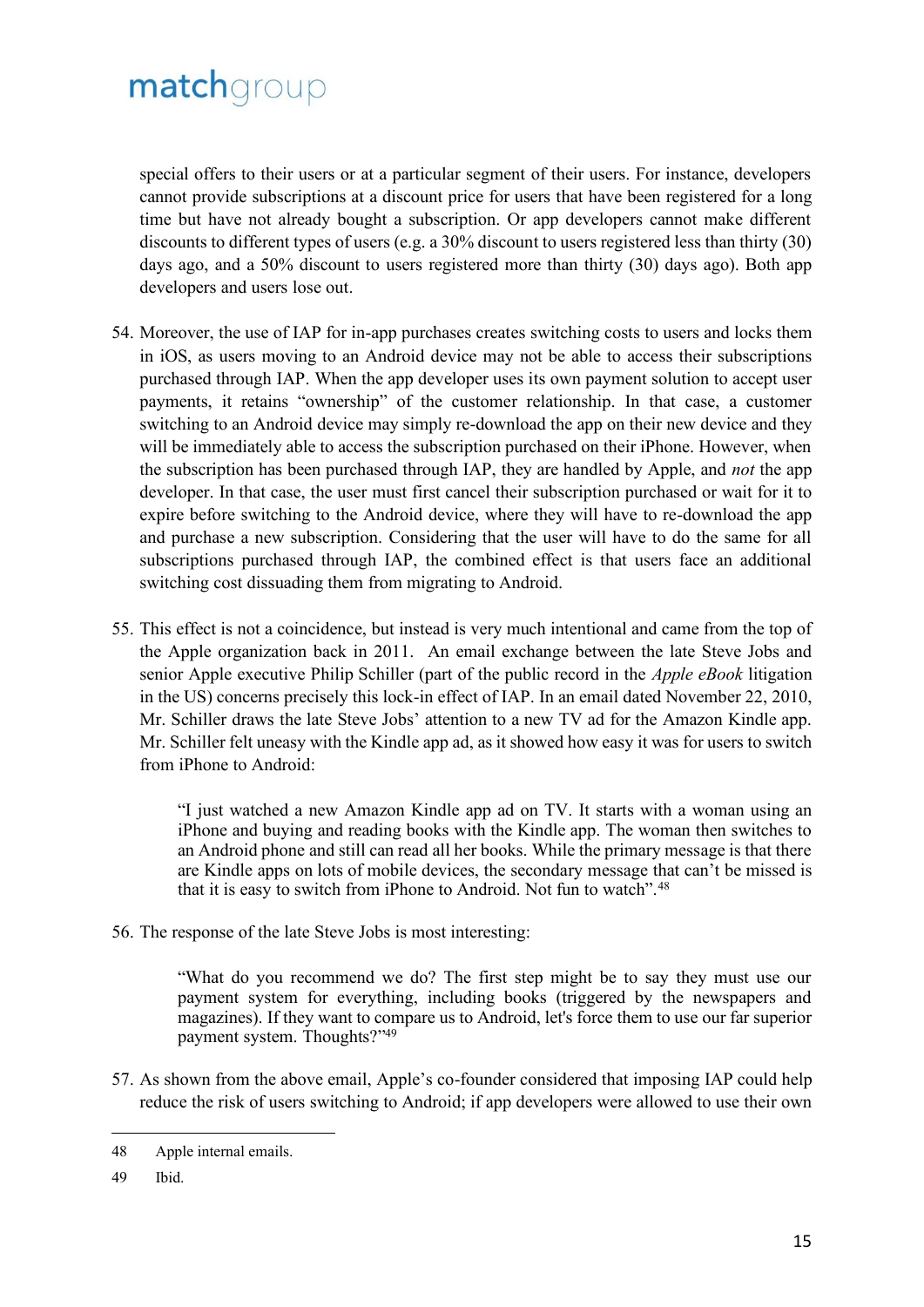payment system, they would enable users to switch OS and still have access to their purchased content. By imposing IAP, on the other hand, Apple "breaks the link" between the app developer and the user, making it harder for the latter to switch OS.

- 58. IAP also reduces consumer choice. Users cannot choose between the one-click experience offered by IAP or an alternative payment solution that could be offered by the app developer (either developed in-house or purchased by a specialized vendor).
- 59. The 30% commission and the associated marketing restrictions also increase costs for users, as the fee charged by Apple (or Google) may be passed on to consumers. This is what happened in the case of Spotify. While Premium only cost  $69.99$  per month if the subscription was purchased on the web, when the subscription was purchased through Apple's App Store, the price was set at  $E12.99$ . Spotify had to increase its price after it adopted IAP to offset Apple's 30% commission – a cost that was passed on to consumers.<sup>50</sup>

#### *(d) Innovation is reduced*

- 60. The mandatory use of IAP for apps that offer digital goods or services reduces differentiation in payment solutions, and thus reduces innovation, as app developers are prevented from offering either in-house or third-party payment solutions that are tailored to each app and its specific needs, as well as the needs of its users (or a particular segment of users). For example, consumers in Germany tend to avoid credit cards for online payments – a consumer behaviour that app developers could take into account if they were free to choose the payment method offered to consumers. Unfortunately, the obligation to use IAP in all countries results in a homogenization of payment methods that does not correspond to the needs of consumers.
	- *(e) Competition between business models is distorted*
- 61. App developers employ various business models, offering apps that may be (a) free with no advertising, (b) free with advertising, (c) free but with payment for physical goods or services (e.g. apps allowing users to purchase clothes, electronics, etc.), (d) "freemium" (whereby users download the app and access base functionalities for free but must pay to unlock premium features, e.g. more "lives" in the case of a game app), (e) subscription-based (whereby users download the app for free but purchase a subscription to access content, e.g. video streaming, or services) and (f) paid (whereby users have to pay in order to download the app).
- 62. The obligation to use IAP or GPB and the 30% commission that comes with it is only imposed on apps offering "digital goods or services" that make use of in-app purchases (payments users make "inside the app", i.e. without leaving the app environment). On the contrary, apps funded by advertising do not have to pay any fee (apart from the \$99 or \$299 annual fee in the case of Apple and the one-time \$25 registration fee in the case of Google).

<sup>50</sup> See "Frequently Asked Questions", *Time to Play Fair*, available at [https://www.timetoplayfair.com/frequently-asked-questions/;](https://www.timetoplayfair.com/frequently-asked-questions/) Chris Welch, "Spotify urges iPhone customers to stop paying through Apple's App Store", *The Verge*, 8 July 2015, available at [https://www.theverge.com/2015/7/8/8913105/spotify-apple-app-store-email.](https://www.theverge.com/2015/7/8/8913105/spotify-apple-app-store-email)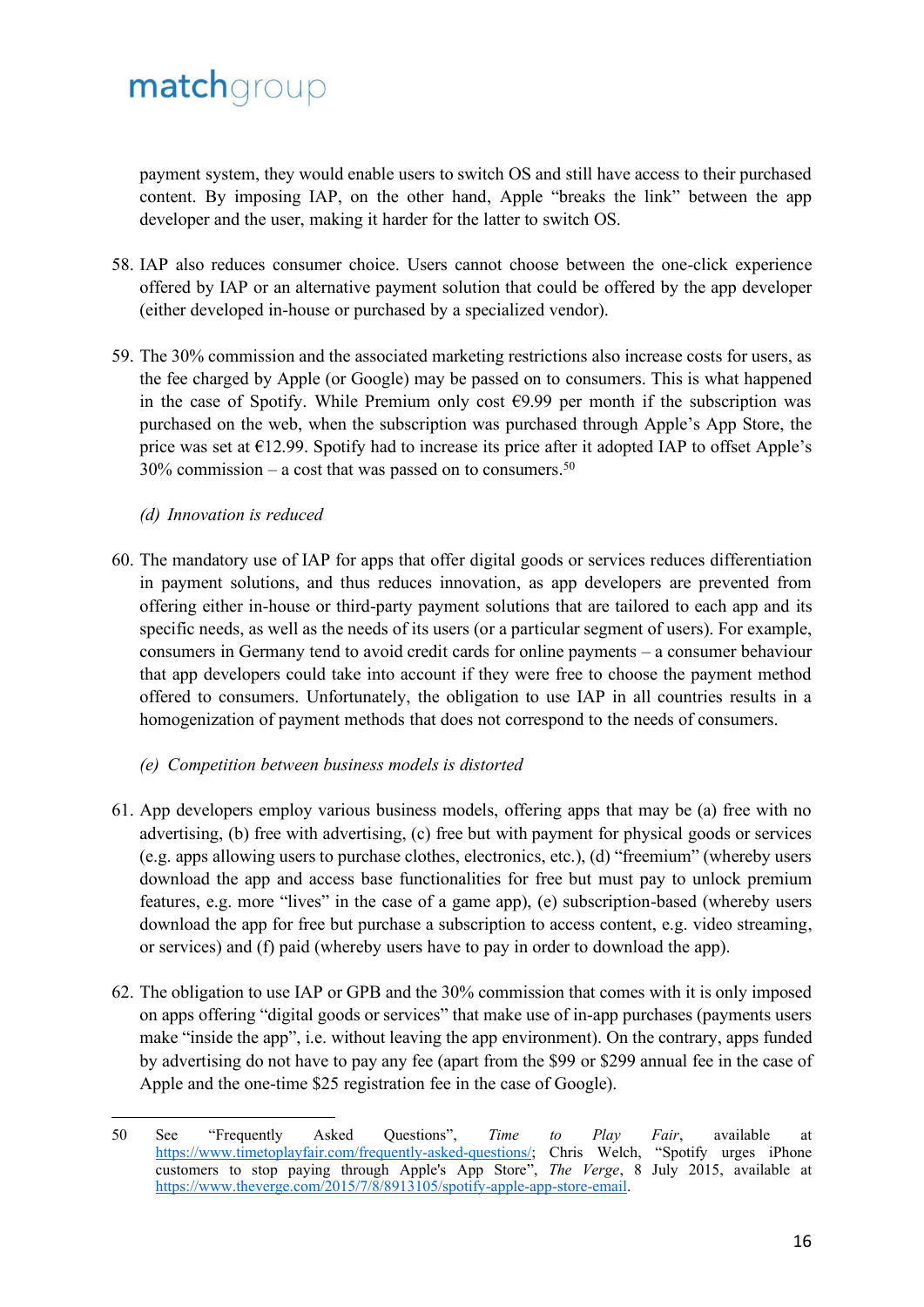- 63. By overcharging subscription-based apps and capturing the customer relationship between the app developer and the user of the app, while allowing ad-funded apps to escape these obligations, competition between these business models is distorted in a manner which could have consequences on the quality of services offered to end users. The reason is that, while apparently "*free*", such ad-funded apps monetize the attention of their users by serving these users targeted ads (this is, for instance, the case when Facebook provides "free" dating services in competition with Match apps). Moreover, if more apps were to adopt an ad-funded business model to avoid the burdensome obligations that follow from adopting a business model that relies on direct user payments, consumer choice would be reduced.
	- *(f) These practices can have exclusionary effects*
- 64. Apple and Google's dual role as operators of their respective app stores and as actual or potential competitors to app developers whose apps are included in these app stores, allows them to use the imposition of the IAP or GPB obligation and the 30% commission as an effective exclusionary mechanism, making it harder for their rivals to compete.
- 65. App developers offering digital goods or services must pay the excessive 30% commission to Apple or Google, a fee that raises significantly existing or potential rivals' costs and prices to consumers. At the same time, Apple and Google's practices as regards in-app purchases deter entry and decrease output, much like the predatory tactics of a dominant firm act as a deterrent signal for potential entrants.<sup>51</sup> Because of the 30% commission, some app developers will never make it to the market, either because their margins are too slim to sustain such a cut or because of the fear that at any point Apple may enter their market, and wipe them out due to its large cost advantage. As observed in a pending lawsuit against Apple by app developers:

"Developers and would-be developers, who can only earn 70% on the dollar on each paid app or product, in addition to paying \$99 annually to gain entry to the App Store, undoubtedly think very hard about whether to spend the effort, time, and energy that is required to design and program an app or related product, bring it to market in the single store available, and hope to recoup costs and make a reasonable profit. For many, the calculus makes no economic sense. This process, which is ongoing, leads to less output in sales, and ergo, distribution transactions."<sup>52</sup>

66. As a result, not only app developers are harmed, but also consumers, which will not be able to benefit from new, innovative apps due to Apple and Google's practices.

<sup>51</sup> See Geradin and Katsifis, "The antitrust case against the Apple App Store", page 48.

<sup>52</sup> Class action complaint of Donald R. Cameron and Pure Sweat Basketball, Inc., against Apple Inc., supra, page 5. See also page 23: "Apple's distribution charges are so high that undoubtedly they keep developers out of the App Store; why take the financial risk and invest development time when Apple will take such as a large percentage of their app and in-app product sales?"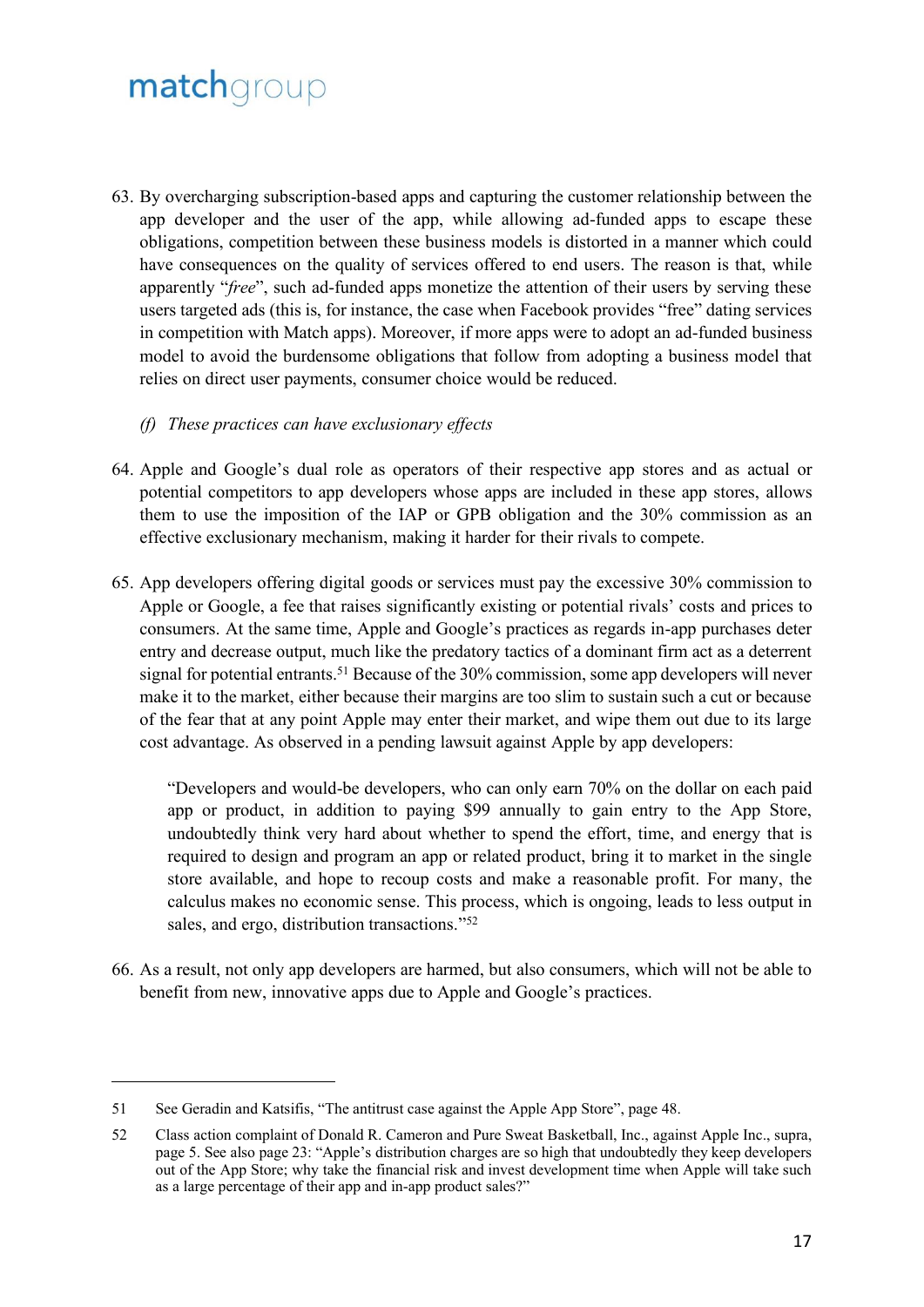- **A. Question 6: "***In relation to the code of conduct: Would a code structure like that proposed by the market study incorporating high-level objectives, principles and supporting guidance work well across other digital markets? To what extent would the proposals for a code of conduct put forward by the market study, based on the objectives of 'Fair trading', 'Open choices' and 'Trust and transparency', be able to tackle these effects? How, if at all, would they need to differ and why?***"**
- 67. We believe that a code of conduct incorporating high-level objectives, principles and supporting guidance would be an effective way of dealing with the issues raised in digital markets dominated by digital gatekeepers. The flexibility allowed by such a code of conduct will allow the authorities to not only tackle conducts that have been identified to have anticompetitive effects, but also to tackle conducts that may arise in the future – and which might not be envisaged at this time.
- 68. A code of conduct based on the objectives of "fair trading", "open choices" and "trust and transparency", setting out clearly-defined principles to which Apple and Google would have to adhere, should be able to alleviate the anticompetitive effects following from the exercise of the market power held by Apple and Google as operators of the two app stores giving access to more than 99.5% of smartphone users.
- 69. Below, we indicate which anticompetitive effects in the context of app stores can be tackled by each of these objectives, as well as the principles that would have to be included in the code of conduct under the headings of "fair trading" (Sub-section 1), "open choices" (Sub-section 2), and "trust and transparency" (Sub-section 3).
	- 1. Fair trading
- 70. As analyzed in our response to question 5 above, Apple and Google being indispensable trading partners for app developers due to their gatekeeping position – can impose on app developers unfair trading conditions, knowing that app developers have no option but to agree, on pain of losing access to their mobile user base. In fact, Apple and Google have used their market power, *inter alia*, to impose on app developers offering digital goods or services the obligation to use IAP or GPB, to charge them the excessive 30% commission, and to confiscate their customer relationship. Moreover, Apple and Google are able to place interoperability restrictions to the detriment of competing apps and the benefit of their own apps.
- 71. The code of conduct, under the heading of "fair trading", should therefore promote fair competition among apps, including those developed by Apple and Google. To this end, the following principles should be enshrined in the code:
	- *Platforms having a dual role as app store operators and app developers shall not engage in self-preferencing strategies*. Apple and Google should be prevented from favoring their own apps to the detriment of their competitors. For example, they should not give prominent ranking of their own apps in the app store search results.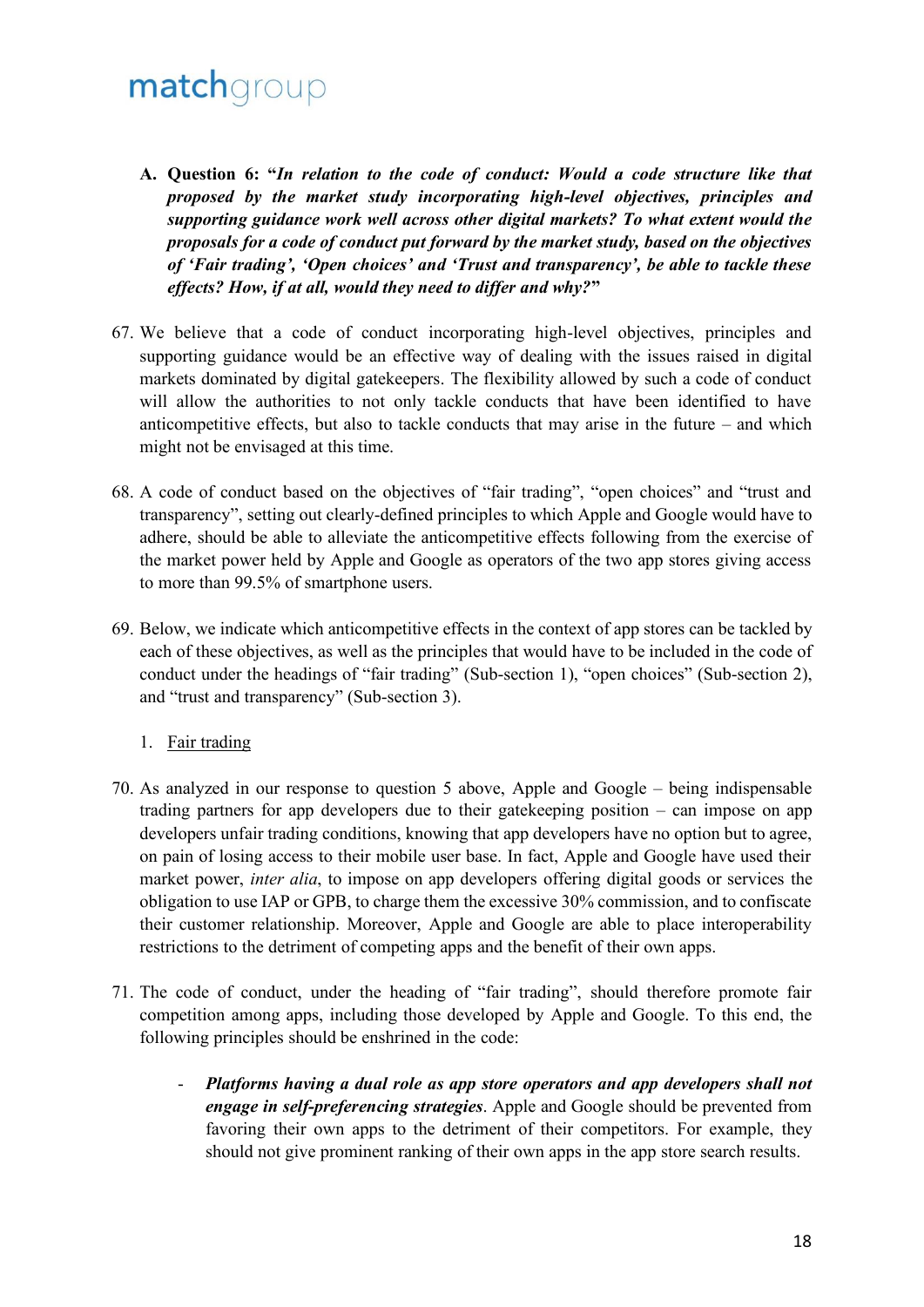- *Platforms should give equal access to the device's technical interfaces.* This is particularly important for app developers to be able to effectively operate their business, providing app users with well-functioning and innovative products. Apple and Google should not place interoperability restrictions on third-party apps, while reserving access to the device's technical interfaces for their proprietary or selected third-party apps.
- *Platforms should be fair in their dealings with all apps included in the app stores.*  It is particularly important that platforms do not impose burdensome and arbitrary rules on certain types of apps. As shown above, Apple and Google have engaged in such practices by imposing on certain app developers the obligation to use IAP or GPB and pay a 30% commission, while the vast majority of apps escape such obligations.
- *Platforms should apply their rules equally to all apps.* App store operators should refrain from interpreting their rules more leniently for certain app developers or exempt selected apps from the obligations generally imposed on apps available on the app stores. Moreover, platforms should not apply different rules to their proprietary apps and third-party apps.
- *Platforms should receive fair compensation.* In the app ecosystem, the app store operators should only be compensated for the services they actually provide and the value they bring to the app developer. This principle would prevent app stores from overcharging certain apps to cover the services provided to other app developers.
- 2. Open choices
- 72. As shown above, Apple and Google's anticompetitive conducts have the effect of restricting choices both for app developers and app users. For example, app developers offering digital goods or services have to use IAP or GPB for in-app purchases, and thus are prevented from developing their own or using third-party processing solutions. Not only does this restrict app developers, but it also limits choice for consumers, who are obliged to use IAP or GPB. Moreover, Apple and Google restrict choice as regards the business model to be used by app developers: by imposing additional obligations on subscription-based apps and confiscating customer relationship, Apple and Google may encourage and incentivize app developers to adopt ad-funded business models in an effort to avoid burdensome obligations.
- 73. It is therefore crucial that the code of conduct requires that app stores promote choice for app developers and users to the benefit of competition, innovation and consumer welfare.
- 74. In order to enhance choices for app developers, the code of conduct should include the following principles:
	- *App stores should not make access conditional to supplementary obligations.* App developers should be free to choose whether to only make use of the app distribution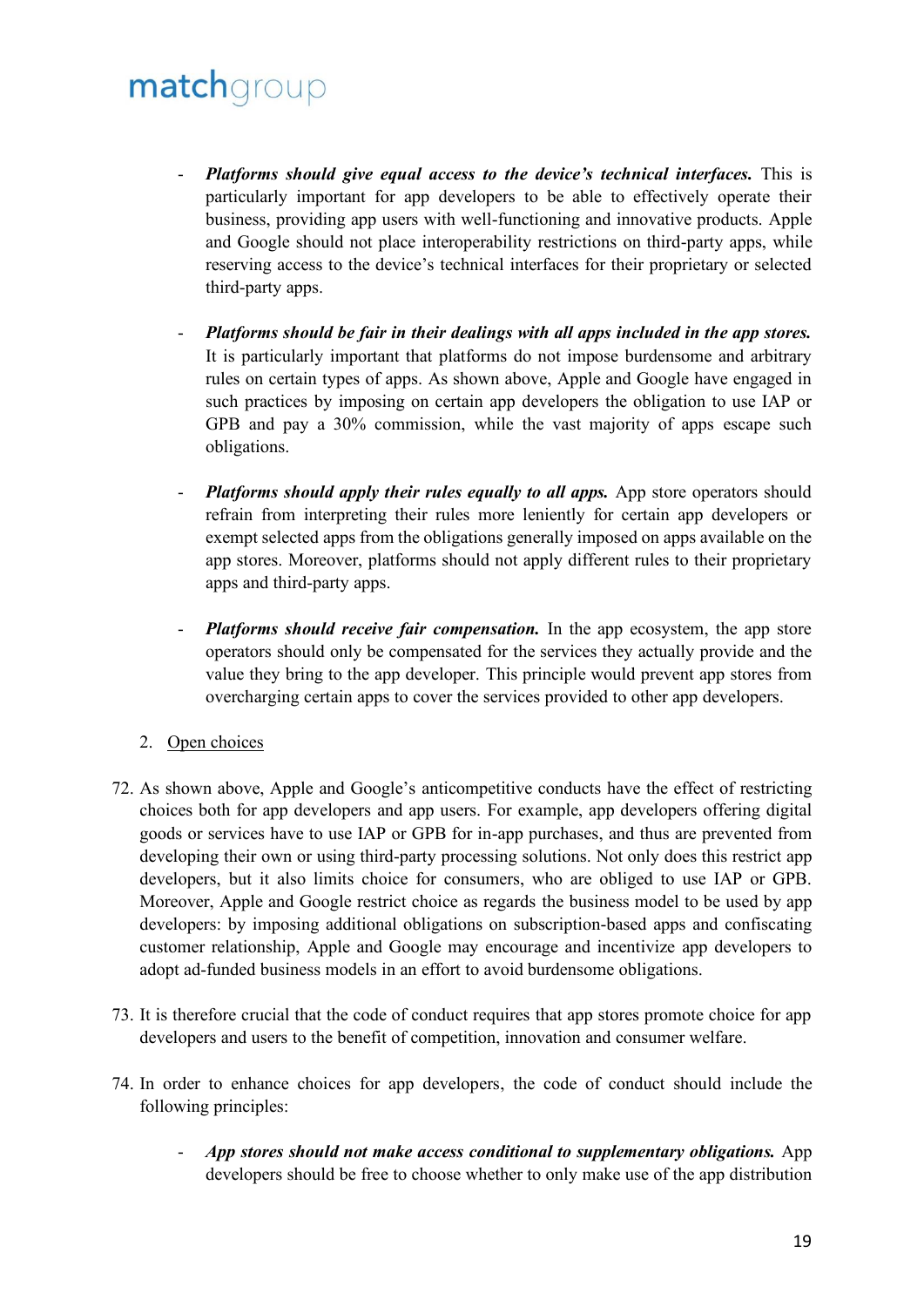services provided by app stores (and be compensated only for this) or to also receive additional services from the app store operators (e.g. payment processing services). In light of this principle, Apple and Google would be required to remove the IAP/GPB obligation and the excessive 30% commission linked to the use of IAP/GPB to which app developers offering digital goods or services must agree if they want their apps to be available on the app stores.

- *App developers should be able to freely choose among business models and payment systems*. Unlike the current situation, the code of conduct should ensure that app developers choosing certain business models (e.g. subscription-based) will not be placed in a worse situation than those opting for other business models (e.g. adfunded). App developers should not be forced to adopt certain business models in order to avoid the anticompetitive effects arising from platforms' conducts. Moreover, app developers should be free to choose the payment system that they prefer for inapp purchases, and not be obliged to use Apple or Google's proprietary in-app payment solutions.
- 75. In order to allow "open choices" to app users, the following principles should be enshrined in the code of conduct:
	- *Alternative channels of app distribution should be permitted.* Alternative app stores should be allowed on the iOS ecosystem, allowing app users to choose their preferred one.
	- Users should be able to set the defaults. App users should be able to decide their preferred apps, and thus not be forced to use Apple's proprietary apps that are now set as defaults. For example, a user should be able to decide that Spotify is used every time they ask Siri to play a song, and not Apple Music. This would not only be to the benefit of users, but also to app developers that are now at a competitive disadvantage compared to Apple's proprietary apps.

### 3. Trust and transparency

- 76. Apple and Google's gatekeeping position in app distribution on iOS and Android devices respectively allows them to act in a non-transparent manner to the detriment of app developers competing in their app stores (even against Apple and Google's proprietary apps). For example, Apple and Google, as the operators of the app stores, are solely responsible for the approval of apps or updates, through an opaque review process, in which app developers have no meaningful role to play.
- 77. It is thus imperative that the code of conduct puts an end in the non-transparent way in which the app stores operate. In particular the code of conduct should ensure that there is:
	- *Transparency in the review process.* App store operators should put in place clear rules that must be complied with in order for apps or updates to be approved. Their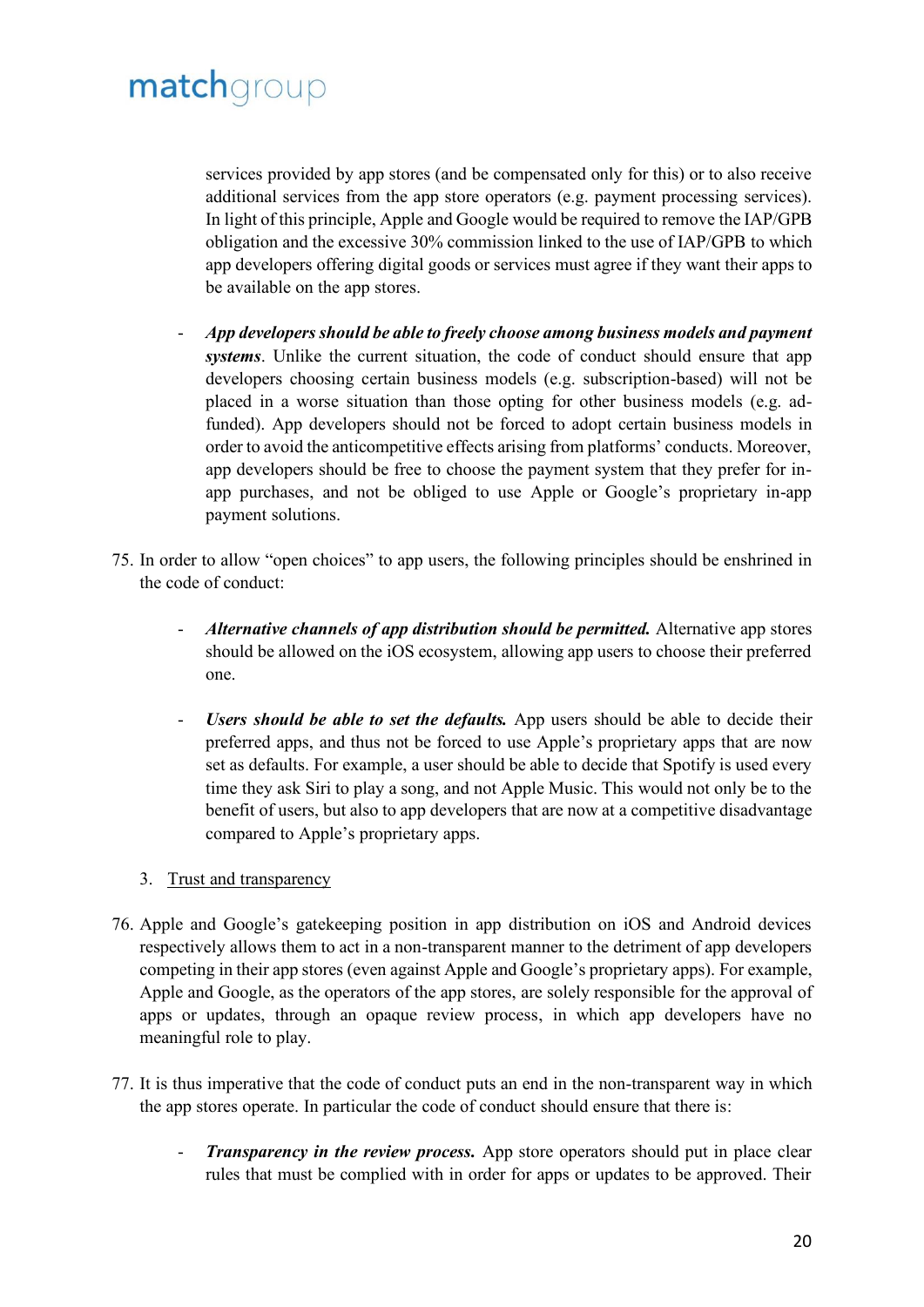decisions should be objective and consistent and should not differ according to the interpretation given to the guidelines by each app reviewer. Moreover, constructive feedback should be provided to app developers in case of rejection of their apps or updates, in order to allow the latter to understand what needs to be modified in order to obtain Apple or Google's approval. A mere reference to the text of the app store guidelines does not satisfy the need for transparency in the review process.

- A *transparent dispute resolution process*. App store operators are responsible both for the initial decision as to the approval of apps or updates, as well as any review of this decision. Their power is therefore unfettered. The code of conduct should require app stores to put in place a transparent and fair dispute resolution process, including access to a third party decision-maker where the app store and the app developer cannot resolve their disagreement between the themselves. For example, app stores could be required to have an independent app review team that handles appeals, through a process which allows constructive participation of app developers.
- **B. Question 8: "***What remedies are required to address the sources of market power held by digital platforms? What are the most beneficial uses to which remedies involving data access and data interoperability could be put in digital markets? How do we ensure these remedies can effectively promote competition whilst respecting data protection and privacy rights? Should remedies such as structural intervention be available as part of a new pro-competition approach? Under what circumstances should they be considered?***"**
- 78. The exercise of market power by app store operators, as shown above, can take many forms and can lead to various anticompetitive effects to the detriment of competition, innovation and consumer welfare. It is thus imperative that a combination of appropriate remedies is available to effectively tackle the source of market power held by app stores.
- 79. In particular, we believe that the following remedies would be required to curtail the power held by Apple and Google as the gatekeepers between app developers and more than 99.5% of mobile users: (i) interoperability requirements, (ii) separation remedies, (iii) data access and data interoperability, and (iii) structural remedies.
- 80. *Access to the device's technical interfaces.* Lack of interoperability can prevent market entry or make it harder for apps to properly function and compete (especially with Apple or Google's proprietary apps that do not face interoperability restrictions). This has detrimental effects not only to app developers, but also to consumers which cannot benefit from better and innovative apps. An interoperability remedy would require app stores to provide the same access to technical interfaces for all apps (first-party and third-party), thus promoting competition and increasing innovation and consumer choice. Intervention should therefore be possible to ensure that Apple and Google allow app developers access to technical interfaces and to increase interoperability in case this is deemed necessary.
- 81. *Separation remedies.* Apple and Google act as gatekeepers between app developers and their user base. This allows them to impose any conditions they wish, and app developers have no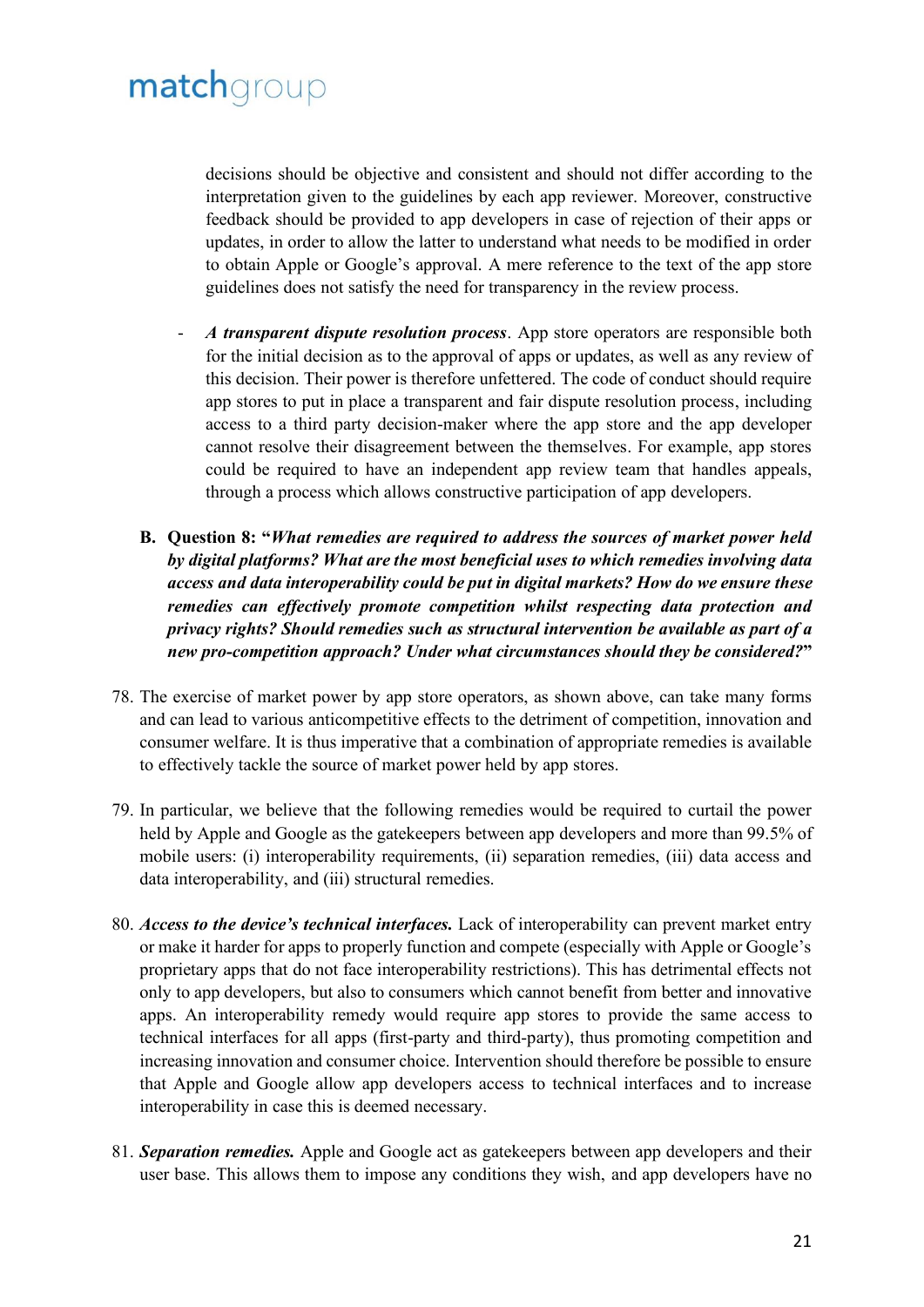choice but to accept them or lose access to their user base. For example, Apple and Google have imposed the obligation to use IAP/GPB and the 30% commission on in-app purchases for what Apple and Google define as "digital goods and services". These conditions, at the same time, further strengthen the market power held by Apple and Google, in that they oblige app developers (and users) to use Apple or Google's services instead of developing their own or procuring them from third parties, they receive considerable compensation (and reversely, app developers are forced to hand in part of their revenue to Apple and Google) and they disintermediate app developers, confiscating customer relationship (discussed further below, as part of the data access and data interoperability remedy) and increasing stickiness on their devices.

- 82. It is therefore crucial that the regulator is able to step in and require "unbundling" of the provision of additional services (e.g. payment processing) from the provision of the main service (e.g. app distribution). This would of course apply not only to currently identified conducts (e.g. IAP/GPB obligation and 30% commission) but also similar behaviors that can be adopted by app store operators due to their market power and with the result of furthering this market power.
- 83. *Data access and data interoperability.* App store's market power enables them to engage in practices that result in them confiscating customer relationship. For example, as indicated above, through IAP, Apple becomes the merchant of record and gathers data such as the user's name, email, phone number, age, IP address or mailing address, as well as card details or billing information. However, Apple only passes limited data to app developers, therefore making it extremely hard for them to operate their business and provide better and innovative services to their users. At the same time, Apple gets access to sensitive commercial data from apps developers, such as customer lists, the purchasing activity of individual users and the success of subscriptions – all of which it can use to scan the horizon for the best and most profitable new businesses and enter the market with its own competing apps. The winner is clearly Apple. Considering these data imbalances that stem from Apple's position (which could also be said for Google's position), it is crucial that a data access remedy is available. This would allow existing app developers to compete effectively and would also likely facilitate market entry.
- 84. Competition concerns also arise due to the lack of data interoperability between the different app stores. The closed nature of both the iOS and the Android ecosystems, and the lack of interoperability between the two cause high switching barriers for consumers and make it costly for developers to offer their apps in both ecosystems. This absence of data interoperability, therefore, harms both consumers and app developers, and stagnates competition between the two app ecosystems over consumers.<sup>53</sup> Thus, a data interoperability remedy would introduce competition between Apple and Google (which now are the default gateway for iOS and Android users respectively), and would likely allow other app store operators to emerge and compete more effectively.

<sup>53</sup> ACM Market Study, page 67.